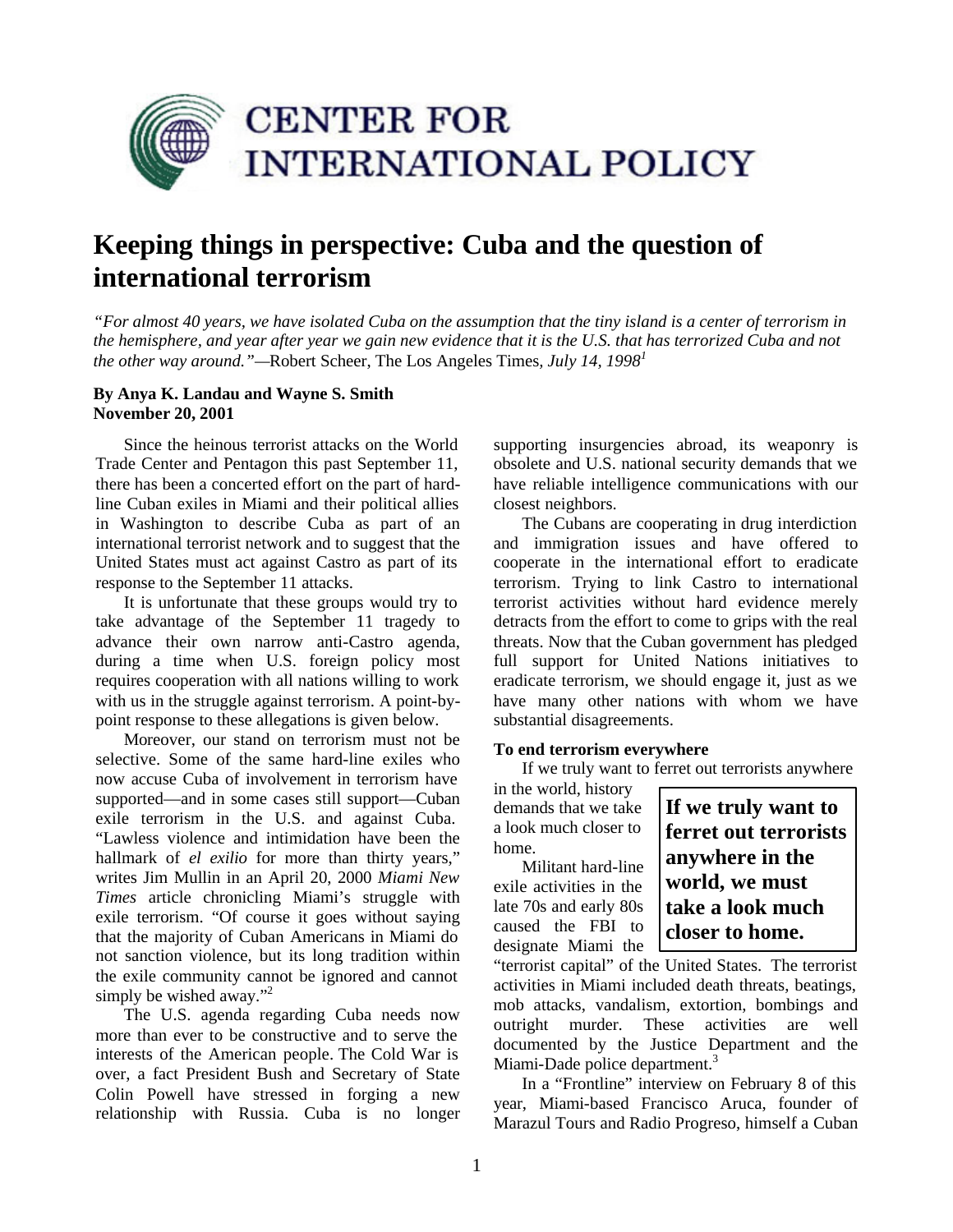exile who opposed the revolution and has been the target of exile terrorism, lamented the stranglehold the extremist segment of Cuban Miami has maintained on the Miami area since the 1960s:

From the moment they started realizing that the federal government was not going to invade Cuba and overthrow the government, they started practicing terrorism in Miami," revealed Aruca in the "Frontline" interview. "In the early 1970s, you are going to find that in a period of less than five years, close to 100 bombs went off in Miami, including at the FBI office. The bombs were placed by Cuban exiles who felt betrayed by the American government. People who were promoting a dialogue with the Cuban government were assassinated. If anything, the path of this segment of the exile community has been a very violent path in Miami.<sup>4</sup>

Though the Dade county police department and the Justice Department have documented many more cases of Cuban exile terrorism over the past forty years (reports by both agencies are referenced at the end of this paper), Mullin's article in the *Miami New Times* chronicled sixty-eight acts of Cuban exile violence in the Miami area alone from 1968-2000, including the bombings of:

• The Continental National Bank, where Bernardo Benes, who was one of seventy-five Cuban exiles who met with Fidel Castro to negotiate

the release of 3600 political prisoners in Cuba, was an executive (in 1983);

- the Cuban Museum of Art (in 1988 and again 1990);
- the home of Maria Cristina Herrera, the organizer of a conference on U.S.-Cuba relations (1988- the bomb was discovered in her garage before it went off);
- Marazul Tours, which arranges travel to Cuba (1989 and again in 1996);
- Little Havana's Centro Vasco, prior to the performance of Cuban singer Rosita Fornes (1996);
- the Amnesia nightclub before a performance by Cuban singer Manolín (1999).<sup>5</sup>

The 1980s and 1990s saw bomb threats and explosions that were targeted against businesses that shipped packages to Cuba or arranged travel to Cuba and venues that featured Cuban musicians. Concert attendees were stoned by protestors after the 1999 performance of the Cuban band, Los Van Van. One person was injured and twelve were arrested.<sup>6</sup> During the Elián Gonzalez custody dispute, police had to rescue a radio show host from Oregon when he was attacked by the crowd outside the home of Elián Gonzalez's Miami relatives. The man displayed a t-shirt that said "Send the boy home," and "A father's rights".

Even the Archdiocese in Miami received threats when its Catholic Services coordinated and supervised humanitarian aid to Cuba after hurricane Lili in  $1996$ .<sup>8</sup>

But the violence has not been limited to Miami; bombings and assassination attempts masterminded by notorious Cuban exile terrorist groups such as Alpha 66 (founded in 1961 and still training in the Everglades), Omega 7 (founded in 1974), The Cuban Nationalist Movement (CNM-founded in 1960), Movimiento Insureccional de Recuperación Revolucinaria (MIRR-founded in 1959), and Commando of United Revolutionary organizations (CORU-founded in 1976), to name but a few, occurred throughout Latin America and in the U.S.—Miami, New York, New Jersey and Washington, D.C.—as well.<sup>9</sup>

One of the most startling attacks rocked Washington, DC on September 21, 1976. The car bombing on Embassy Row that killed Orlando Letelier, the former Chilean foreign minister who

> spoke out against the Pinochet regime, and his colleague, Ronni Moffitt, has been called one of the worst acts of state-sponsored terrorism carried out in the United States. The Chilean secret police (DINA) hired

Cuban exile extremists, known to be sympathetic to the Pinochet government, to assassinate him. Five well-known exile terrorists were indicted: Jose Dionisio Suarez Esquivel (nicknamed 'Charco de Sangre'--Puddle of Blood), Virgilio Paz Romero, Alvin Ross and brothers Guillermo and Ignacio  $N$ ovo. $10$ 

Suarez and Paz were fugitives from justice for twelve years until finally apprehended (Paz was featured on the television show "America's Most Wanted"). They both plead guilty to their involvement in the assassination and were sentenced to 12 years in jail and served half of that time.<sup>11</sup> Though U.S. law requires that non-U.S. citizens must be returned to their country of origin after incarceration, the two convicted terrorists were taken into INS custody because there is no deportation agreement with Cuba.

**"From the outside, it certainly appears like just another incident of terrorist coddling at the foundation. It's no secret that foundation veterans enjoy alliances with some of the exile community's most infamous terrorists"-Liz Balmaseda**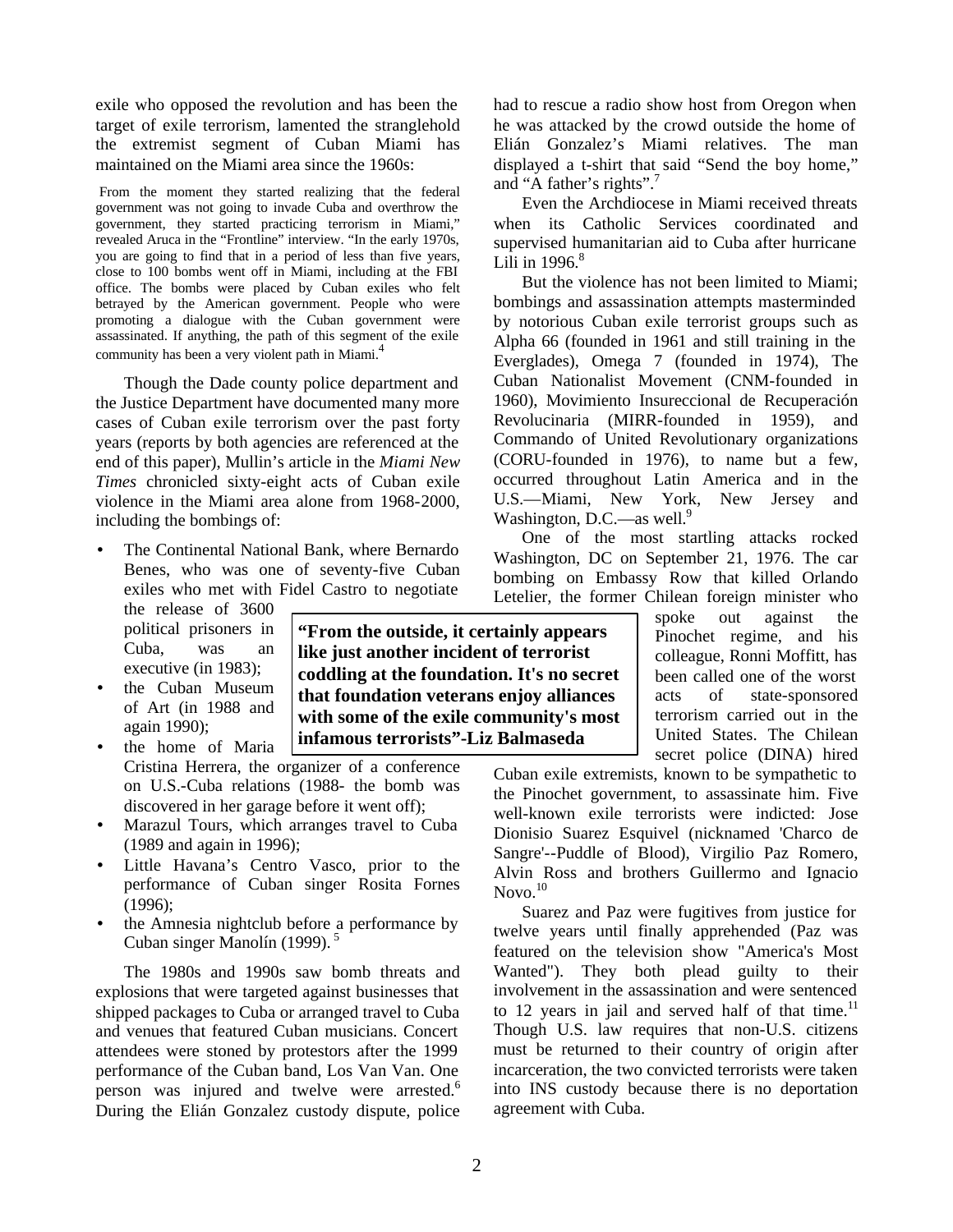In August, *Miami Herald* columnist Liz Balmaseda noted that the Cuban American National Foundation (CANF) had "diligently fought" to get Paz released from INS custody, adding that, "From the outside, it certainly appears like just another incident of terrorist coddling at the foundation. It's no secret that foundation veterans enjoy alliances with some of the exile community's most infamous terrorists." <sup>12</sup>

A CANF spokesman insisted that they did so because trying a harder case could clear the way for easier cases to be won.<sup>13</sup> This is a convoluted explanation, at best, which in no way changes the fact that CANF succeeded in setting free a convicted terrorist.

Over the years, many exile terrorist attacks have also been launched against Cuba. Cuban exiles Orlando Bosch and Luis Posada Carriles, who are regarded as heroes by extreme right-wing exiles (the City Commission of Miami declared a "Dr. Orlando

Bosch Day" in 1983<sup>14</sup>), were charged and imprisoned in Venezuela for the October 6, 1976 bombing of a *Cubana* airliner off Barbados, an act of terrorism that resulted in the loss of 73 lives, many of them innocent young

Cubans – including the entire Cuban fencing team.  $^{15}$ 

Two Venezuelans who deplaned after the first leg of the doomed flight, Freddy Lugo and Hernan Ricardo, were arrested by Trinidad police. Ricardo, who worked for Posada's security agency, admitted that he and Lugo planted the bombs on the plane and that Bosch and Posada had masterminded the attack (It should be noted that when Venezuelan police raided Posada's office they found a map of Washington, DC which showed Orlando Letelier's daily route to work). $^{16}$ 

Prior to the Cubana airliner bombing, Bosch was the leader of the Movimiento Insurreccional de Recuperacion Revolucionaria (MIRR), an anti-Castro terrorist organization that was known to conduct assassinations and bombings in the U.S. and abroad.<sup>17</sup> The MIRR also targeted foreign vessels trading with Cuba, and in 1968, Bosch was convicted in the U.S. of firing a bazooka at a Polish freighter docked in the port of Miami. Bosch was also convicted for threats made to the Mexican, British and Spanish heads of state for trading with Cuba.<sup>18</sup>

**Bosch later said of the Bonao meeting, "Everything was planned there. I told them that we couldn't just keep bombing an embassy here and a police station there. We had to start taking more serious actions."**

Bosch was released from an Atlanta prison in 1972, but he violated parole and left the country less than two years later. In November 1974, Venezuelan police linked Bosch to two bombings, arrested him and offered to return him to the United States. In February 1976, Costan Rican police arrested Bosch for plotting to assassinate Henry Kissinger on a visit to that country. Strangely, the U.S. declined both offers to have Bosch, who had violated his parole, extradited.<sup>19</sup>

After he was let go by the Costa Rican police, Bosch organized a meeting near Bonao, the Dominican Republic, in the summer of 1976, which was attended by the most dangerous anti-Castro militants, including Luis Posada, Jose Dionisio Suarez and Ignacio and Guillermo Novo. There, an umbrella group of exile terrorists was formed, the Commando of United Revolutionary organizations (CORU).<sup>20</sup> The Justice Department determined that CORU orchestrated at least sixteen bombings, kidnappings, assassinations and attempted

assassinations in the United States, the Caribbean, Central and South America and Spain, including the 1976 Cubana airliner bombing $21$ .

Bosch later said of the Bonao meeting, "Everything was planned there. I told them that we couldn't just keep bombing an embassy here and a police station there. We had to start taking more serious actions."<sup>22</sup>

In 1977 the House Select Committee on Assassinations questioned Bosch (who was by then in a Venezuelan jail for the Cubana airliner bombing) because of, as the committee put it, "the intensity and violence of his activities, which have always been widely publicized."<sup>23</sup>

Bosch told the committee that he and Frank Sturgis, whom the committee identified as a "wellknown anti-Castro soldier of fortune," had cooperated in at least 11 air strikes against Cuba, for which American mercenary pilots were paid at least \$2000 per flight. $^{24}$ 

While Bosch was jailed in Venezuela for his involvement in the airliner bombing, then-Miami Mayor Maurice Ferré—who is again running for that office—went to visit him in  $1983<sup>25</sup>$  After being released from prison, Bosch returned to the U.S. illegally in 1988 and was finally taken into custody for his U.S. parole violation.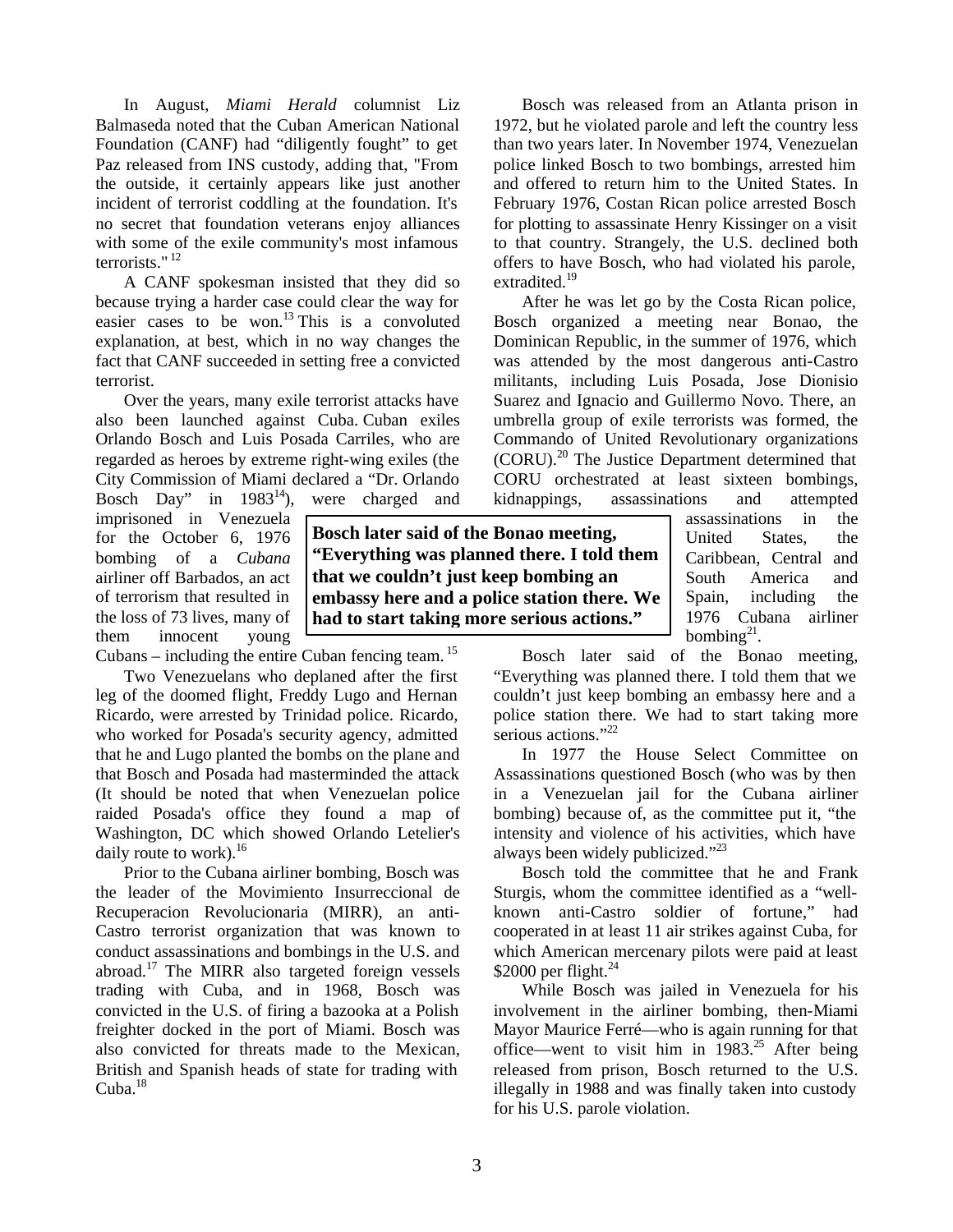Bosch attempted to gain asylum in the United States, and in 1989 the Justice Department considered his case. Among the evidence it considered was information linking Bosch to: more than thirty "acts of sabotage and violence" in the United States, Puerto Rico, Panama and Cuba; planning the murder of two Cuban diplomats in Argentina (who subsequently were kidnapped and disappeared); the bombing of the Mexican embassy in Guatamala in 1976; and package bombs to Cuban embassies in Lima, Madrid, Ottawa and Buenos Aires (the Justice Department examined documents that showed Bosch admitted this publicly).<sup>26</sup>

The Justice Department also cited evidence that, while in prison, Bosch had ordered bombings of Venezuelan property (he called for this publicly in a radio interview from prison) and had issued a letter entitled "Cuban Terrorism". It also found that from 1977-1984, Bosch had continued contact with

members of CORU and that during this time "he advocated acts of violence and sabotage." (Both the FBI and the INS received bomb threats

**Former Florida Senator Connie Mack, Florida Representative Ileana Ros-Lehtinen, and Jeb Bush all lobbied for Bosch's release from INS custody. . . The first Bush administration overruled its own Justice Department by having Bosch released from prison and allowing him to remain in the country.**

*The Miami Herald* later confirmed that Posada had surfaced in Oliver North's secret contra operation at the Ilopango airbase

demanding Bosch's release.) $^{27}$ 

Under the preponderance of evidence, the Justice Department denied Bosch's petition to remain in the United States. The associate attorney general, Joe D. Whitley stated in the decision that, "For 30 years Bosch has been resolute and unwavering in his advocacy of terrorist violence . . . He has repeatedly expressed and demonstrated a willingness to cause indiscriminate injury and  $death$ <sup>5,28</sup>

Nevertheless, former Florida senator Connie Mack, Florida Representative Ileana Ros-Lehtinen, a strident anti-Castroite, and Jeb Bush (who was her campaign manager), all lobbied for Bosch's release from INS custody. State senators, city commissioners, mayors and many other civic leaders in the Miami area vehemently protested the decision. The first Bush administration overruled its own Justice Department by having Bosch released from prison and allowing him to remain in the country.<sup>29</sup>

In a July 20, 1990 editorial, *The New York Times* wrote, "The release from jail of Orlando Bosch is a startling example of political justice. The Justice Department, under no legal compulsion but in El Salvador, with the assistance of CIA operative Felix Rodriguez (*a.k.a.* Max Gomez)—another Bay of Pigs veteran—who was "a key figure in the Irancontra scandal with close ties to then Vice-President Bush."34

Rodriguez admitted that he harbored Posada at the request of a wealthy Miami resident—"an old friend"—who he said had also financed Posada's escape from prison.<sup>35</sup> Rodriguez refused to answer questions before the Senate about notations in Oliver North's notebooks that indicated a transfer of \$50,000 to Rodriguez from Jorge Mas Canosa (the late chairman and founder of the Cuban American National Foundation), also a Bay of Pigs veteran.<sup>36</sup> In his autobiography, Rodriguez calls Mas—who once offered to pay for an attorney for Rodriguez during the congressional inquiry into the contra operation—a "longtime friend."<sup>37</sup>

Furthermore, three Cuban exile leaders in Miami and two former members of CORU all told *United Press International* that it Mas who helped finance Posada's escape.<sup>38</sup> A federal law-enforcement official also acknowledged receiving reports of Mas's involvement, but according to the *The Miami* 

conspicuous political pressure, has let him out, winning cheers from local politicians—and squandering American credibility on issues of terrorism."<sup>30</sup>

In 1992, under the first Bush administration, Orlando Bosch received an administrative pardon<sup>31</sup> and he now lives in Miami. When questioned about the 1976 bombing carried out by the terrorist organization that he founded, Bosch declared, "you have to fight violence with violence. At times you cannot avoid hurting innocent people." <sup>32</sup>

In 1985, Luis Posada Carriles, a CIA-trained Bay of Pigs veteran and explosives expert, "escaped" from prison in Venezuela by offering prison officials \$28,600. *The Miami Herald* reported that, "Posada's friends broke him out of jail in a carefully planned plot, secretly spirited him across the Caribbean and took advantage of the clandestine contra world to stash him in Central America."<sup>33</sup>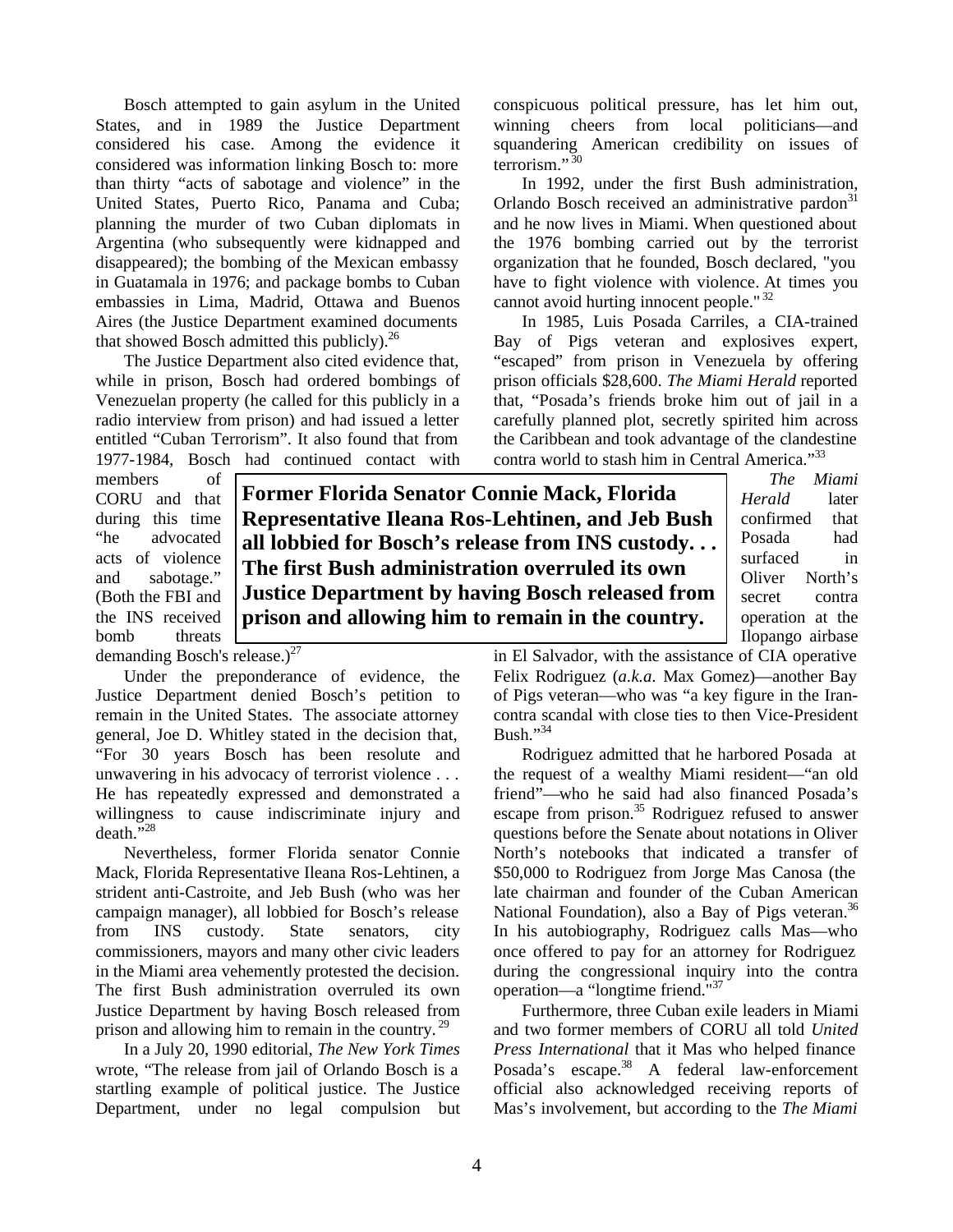*Herald*, would not comment further.<sup>39</sup> The awardwinning journalist and congressional investigator, Gaeton Fonzi, $40$  wrote "More than one past member as well as a present associate claim Mas talked about both playing a role in raising the money to finance Posada's escape and in helping the fugitive get his job with the illegal supply network."<sup>41</sup>

Fonzi confirmed that a former CANF vice president, Jose Luis Rodriguez, acknowledged being solicited for and paying "his share" of Posada's escape fund. Rodriguez even received one of Posada's paintings—one of a palomino horse running free—as a remembrance.<sup>42</sup>

Posada, who was in hiding in El Salvador for a number of years, has publicly admitted to masterminding the string of 1997 bombings of tourist hotels in Havana, which resulted in the death of an Italian tourist. When asked by *The New York Times* about the bombing that killed the Italian tourist, Posada remarked, "It is sad that someone is dead, but we can't stop. That Italian was sitting in the wrong place at the wrong time." Posada boasted, "I sleep like a baby."<sup>43</sup>

In a taped interview with *New York Times* reporters Anne Louise Bardach and Larry Rohter in 1998, Posada stated that his activities were financed by the late CANF chairman Jorge Mas Canosa. Posada said that Mas controlled everything

and provided him with upwards of \$200,000, often through other Cuban exiles. "He never said 'this is from the foundation," recalled Posada. Rather, the money arrived with the message, 'this is for the church."<sup>44</sup>

CANF denied the allegations, and at a press conference one day after the story appeared in *The New York Times*, it produced a tape in which Posada contradicted himself

in an interview by Univision Communications, Inc., a Spanish language television network. In the Univision interview with Rafael Orizondo, Posada stated that CANF had not financed his militant operations, and that he had not seen Jorge Mas Canosa in several years. <sup>45</sup>

*The London Observer* wrote that, "When the foundation produced the tape of the interview on the same day it was conducted, it aroused suspicions of a relationship between the foundation and Posada or between the foundation and the Miami television reporter."<sup>46</sup> Anne Corley, spokeswoman for Univision, initially confirmed that a CANF representative was present for the interview.<sup>47</sup>

The station later recanted when Orizondo said the report had been false. According to *The Miami Herald*, Orizondo would not comment, however, to questions such as, "Did one or more people from the foundation facilitate the interview? Accompany Orizondo to the site in the Caribbean? Remain in a room nearby? Did Orizondo travel to the interview aboard a foundation airplane?"<sup>48</sup>

A definitive "no" would have cleared up speculation that CANF had any connection to either Posada or to the reporter who recorded Posada's denial.

Meanwhile, *The New York Times* stuck by its story, which was based on more than thirteen hours with Posada on tape and on over 100 sources including CIA and FBI documents and Posada's own autobiography.<sup>49</sup> The Cuban American National Foundation said it was "ninety-nine percent sure" that it would sue the newspaper,  $50$  but it never did.

Posada is again in prison (this time in Panama), one of four Cuban exiles accused of involvement in a November 2000 assassination attempt against Fidel Castro during the Ibero-American Summit in Panama. Also arrested were Guillermo Novo and Pedro Remón, both of Miami. The FBI considered them both principal members of Omega  $7<sup>51</sup>$  an anti-

> Castro terrorist group active in New Jersey and New York, that a federal prosecutor once called "one of the most dangerous, most vicious and most feared terrorist groups in U.S. history."<sup>52</sup>

> Novo was the founder of the Cuban Nationalist Movement (a group which included Omega 7 members active in New York and New Jersey) and was implicated, along with his brother, Ignacio, in a 1964 bazooka

attack on the United Nations during a speech by Ernesto "Che" Guevara. In 1976, the Novo brothers joined the terrorist umbrella group CORU, which claimed the credit for more than 50 bombings in Miami, New York, Venezuela, Panama, Mexico and Argentina.<sup>53</sup> In 1979, Novo was convicted for his involvement in the 1976 Letelier assassination in Washington, D.C. He was later acquitted on appeal because his confession was obtained by planting another convict in the cell with him.<sup>54</sup> Novo went to prison for lying to a federal grand jury during the Letelier investigation.<sup>55</sup>

**Luis Posada Carriles on the 1997 Havana hotel bombings he planned: "It is sad that someone is dead, but we can't stop. That Italian was sitting in the wrong place at the wrong time…I sleep like a baby."**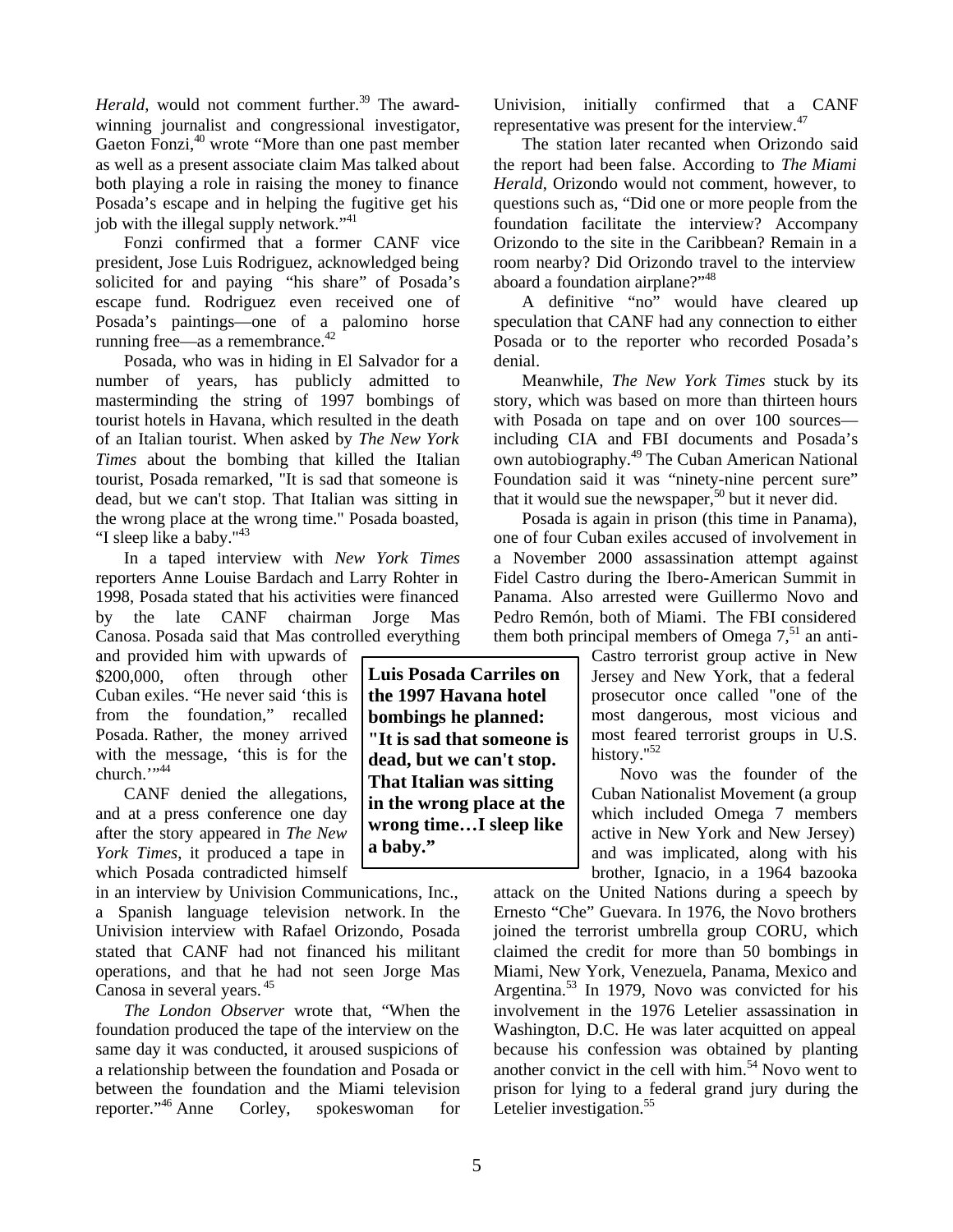In a bizarre public relations move, the Cuban American National Foundation hired the Novo brothers—after they served out their prison sentences—to work on its "Information Commission."56

Pedro Remón, who previously served time in prison for refusing to testify before a federal grand jury about Omega 7 terrorist activities, was convicted for his involvement in the 1979 bombing of Cuba's U.N. mission in New York City and for the attempted assassination of Raul Roa Kouri, Cuba's former ambassador to the U.N.<sup>57</sup> Remón was also identified as the triggerman in the murders of Cuba U.N. diplomat Felix García and moderate Cuban exile Eulalio José Negrín (Negrín—a member of the December 1978 "dialogo" with Castro which succeeded in freeing 3600 political prisoners—was shot to death in front of his young son in Union City, New Jersey.<sup>58</sup>).<sup>59</sup>

The fourth man, who entered Panama with false documentation, is Gaspar Jiménez, a Cuban exile who was indicted in the 1976 car bomb attack on Emilio Milian, a prominent radio commentator who spoke out publicly against violence in Miami.<sup>60</sup>

Milian survived the attack, but lost both of his legs in it. Jiménez served six years in a Mexican prison for the attempted kidnapping of Cuba's consul to Merida—the consul's bodyguard was killed in the attempt.<sup>61</sup>

According to *The Miami Herald*, Miami police have identified Jiménez as a driver and security guard for the medical clinic owned by Alberto Hernández, a former CANF board member (Hernández was the first

CANF chairman after the death of Jorge Mas Canosa in 1997). "This is something invented by Castro," Hernández has said. "As far as I'm concerned, he's a nice person, good family man with grandchildren."<sup>62</sup>

Panamanian officials found explosives in the car rented by the four men. In January, *The Miami Herald* reported that Posada had admitted to investigators that he was in Panama to kill Castro. The plan, he told investigators, was to fill a car with explosives and detonate them as Castro's motorcade passed by.<sup>63</sup>

On June 23 and 24of this year, two stridently anti-Castro Miami radio stations known for inciting protests, Radio Mambi WAQI-AM and La Poderosa WWFE-AM, held on-the-air fundraisers for the four detainees' defense. <sup>64</sup>

Armando Perez Roura, director of Radio Mambí, explained his defense of exiles who use violence: "Independently of the strategies for struggle, the defense of those who fight for the freedom of Cuba is an obligation of all exiles when they are found to be in legal difficulties resulting from their acts."<sup>65</sup>

Ramon Saul Sanchez, leader of the Democracy Movement and former member of the terrorist group Alpha 66, also asked listeners on a weekly radio show on La Poderosa to contribute.<sup>66</sup> Sanchez, who served 4 years in jail for refusing to testify about an Omega 7 attack in New York City, considers Remón—who plead guilty to participating in the New York City bombing—a "friend."<sup>67</sup>

Sanchez told *The Miami New Times* this past July, "I cannot condemn somebody who is willing to risk his or her life for the well-being of other people, even if I disagree with the method they are employing."<sup>68</sup> Sanchez also admitted he would not condemn anyone who landed in Cuba with weapons to try to overthrow Fidel Castro.<sup>69</sup>

Santiago Alvarez, a Hialeah developer, has also been raising money for the defense fund of the four

**Armando Perez Roura, director of Radio Mambí, Miami: "Independently of the strategies for struggle, the defense of those who fight for the freedom of Cuba is an obligation of all exiles when they are found to be in legal difficulties resulting from their acts."**

men he calls "friends".<sup>70</sup> Alvarez denied allegations by the Cuban government that he had anything to do with the assassination plot last year, but would not comment on Cuba's claim that he was involved in a more recent attempted commando mission by three Miami-Dade residents.

In April, Ihosvani Suris de la Torre, Santiago Padrón Quintero

and Maximo Padrera Valdés (also known in Miami as Máximo Robaina) landed on the island with AK-47 assault rifles, an M-3 carbine rifle with a silencer, and three semi-automatic Makarov pistols. $^{71}$  The three men, linked to the terrorist group Alpha 66, are viewed by Andrés Nazario Sargén, the leader of Alpha 66, as "patriots". He regretted that they had not been able to link up with Alpha 66 groups in mountains and complete sabotage missions—such as "to burn down tourist locations."<sup>72</sup>

The Cuban government released a taped conversation between Suris and a man they say is Alvarez. On the tape, Suris asks, "The other day, when you told me about the Tropicana [a popular tourist nightclub], do you want me to do something there?'' Surís asks.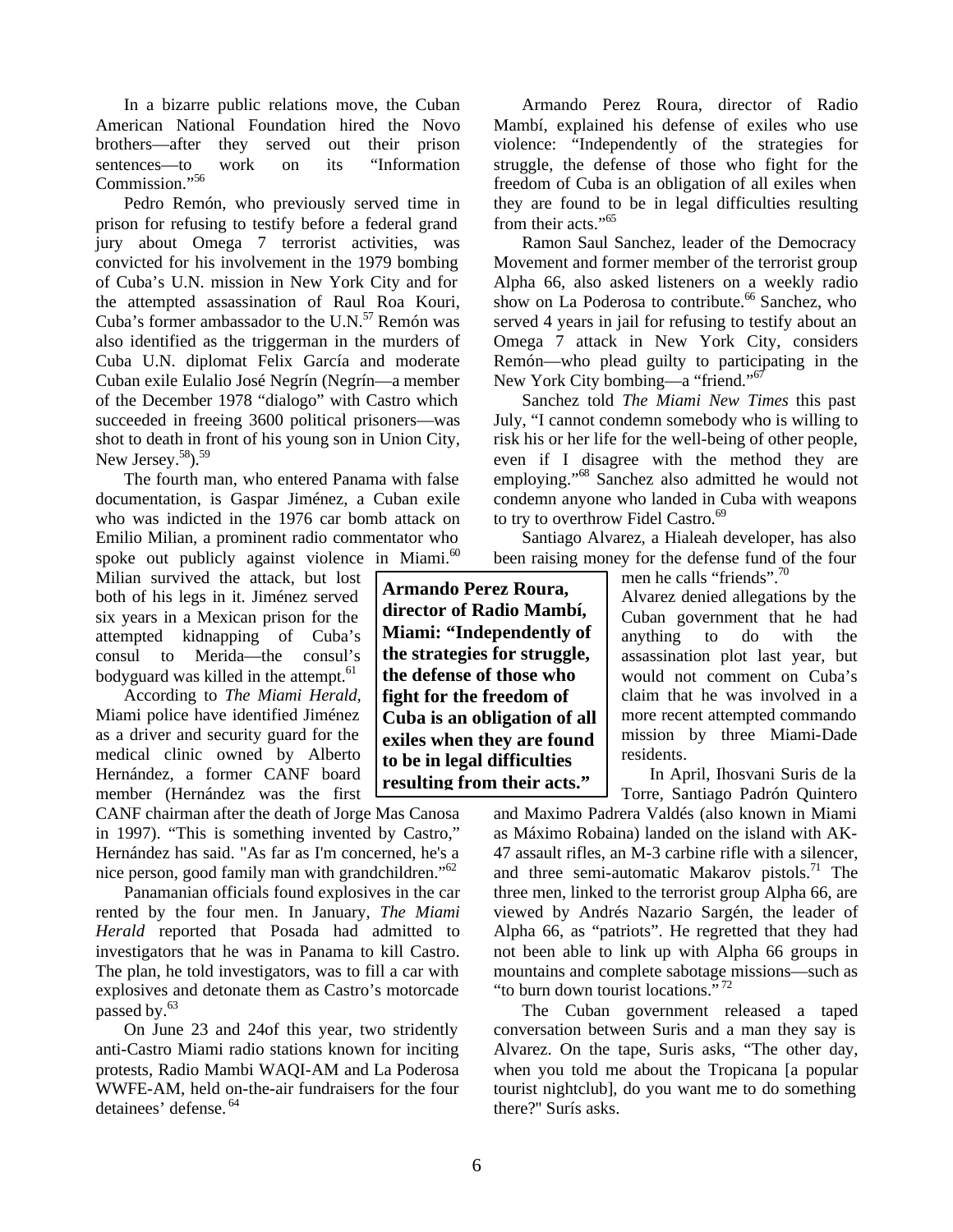The man the Cuban government says is Alvarez replies: ``If you want to do that, so much the better. Makes no difference to me.''

Alvarez did not deny the charges. "I cannot comment on that right now. If I do say something, it will be on a more opportune moment. When I can analyze everything, I will have something to say." Alvarez, a Bay of Pigs veteran, admitted he has a "certain responsibility" for the commando mission but would not comment further.<sup>73</sup>

When pressed as to whether Alvarez was a member of the CANF, executive director Joe Garcia replied that he didn't know Alvarez, and that, "we have thousands of members." Garcia did offer that Alvarez "is not a high-ranking member or director." Garcia told the *Miami New Times* that CANF was not contributing to Alvarez's defense fund, but admitted that some Foundation members may be contributing privately.<sup>74</sup>

Another illustrative example of the continuing support for terrorism among hard-liners in Miami comes from Pulitzer Prize-winning *Miami Herald*

columnist Liz Balmaseda, who condemns a renewed campaign in Miami to get clemency for Valentine Hernandez, whom she calls "a classic Cuban terrorist plucked out of Miami's most violent, bomb-ridden years."<sup>75</sup>

Hernandez was part of the terrorist group called the Pragmatistas, "militant anti-Communists," according to Balmaseda, "who filled their war coffers by committing

extortions and brutal robberies of well-to-do exiles."76

In 1973, Hernandez was charged with aggravated assault on Luciano Nieves, an outspoken exile who favored an opening to Cuba. On February 21, 1975, outside the former Variety Children's Hospital, Hernandez—who was still a fugitive and was stalking Nieves—pumped half a dozen bullets into his victim's chest. From his hospital bed, Nieves' 11-year-old son heard the shots ring out that killed his father.

Hernandez fled justice while on trial for that offense, but was captured in Puerto Rico in July 1977. Hernandez remains the prime suspect in the January 7, 1977 murder of Juan Jose Peruyero, who

**"The record is clear and documentation plentiful: innocent human beings blown up; political dissidents assassinated; businesses bombed; cultural institutions and homes destroyed. Under the guise of democracy and behind two flags too often desecrated for selfrighteous reasons, a fearful and intolerant environment has been nurtured."-Francisco Aruca**

was president of the Bay of Pigs veterans' association.<sup>77</sup>

Balmaseda, herself a Cuban American, deplores the fact that so many civic leaders and others in Miami see Hernandez as "some kind of wronglyjailed exile patriot, instead of for the coward and the killer that he is."<sup>78</sup>

 She notes that over the years, various city commissioners, state legislators, local mayors and other civic leaders—including Miami-Dade Commissioners Javier Souto (then a state legislator) and Tomas Regalado (then a radio commentator who headed a 6,000-letter drive on Hernandez' behalf) have all lobbied for Hernandez' early release. Ileana Ros-Lehtinen and Dexter Lehtinen wrote letters to then-governor Bob Graham, appealing to his "high sense of compassion for the plight of anti-Communists."<sup>79</sup>

Hernandez's "apologists" still haven't given up, though, Balmaseda points out. In March, members of the Presidio Politico Historico Cubano announced on their weekly radio show on Radio Mambio-710

> AM that they are lobbying Governor Jeb Bush for his early release. $80$  "It never ceases to amaze me," writes Balmaseda, "how a character so dangerous commands such civic support."

> "Those who rally around Valentin Hernandez rely on our community's amnesia and our weakness for revisionists," she writes. The facts, she says, "reveal Hernandez and those who coddle him for what they are the accomplices of terror."<sup>81</sup>

All of these events provide only a few snapshots of the terrorism and support for terrorism that has pervaded Miami for 40 years, while the FBI and the CIA have done little or nothing to eradicate the problem. There have been myriad bombs, death threats, murders, and other sordid attacks all in the name of freedom, none of them taking into account the innocent lives that were "in the wrong place at the wrong time," as Luis Posada Carriles so adroitly put it.

Francisco Aruca asserts, "The record is clear and documentation plentiful: innocent human beings blown up; political dissidents assassinated; businesses bombed; cultural institutions and homes destroyed. Under the guise of democracy and behind two flags too often desecrated for self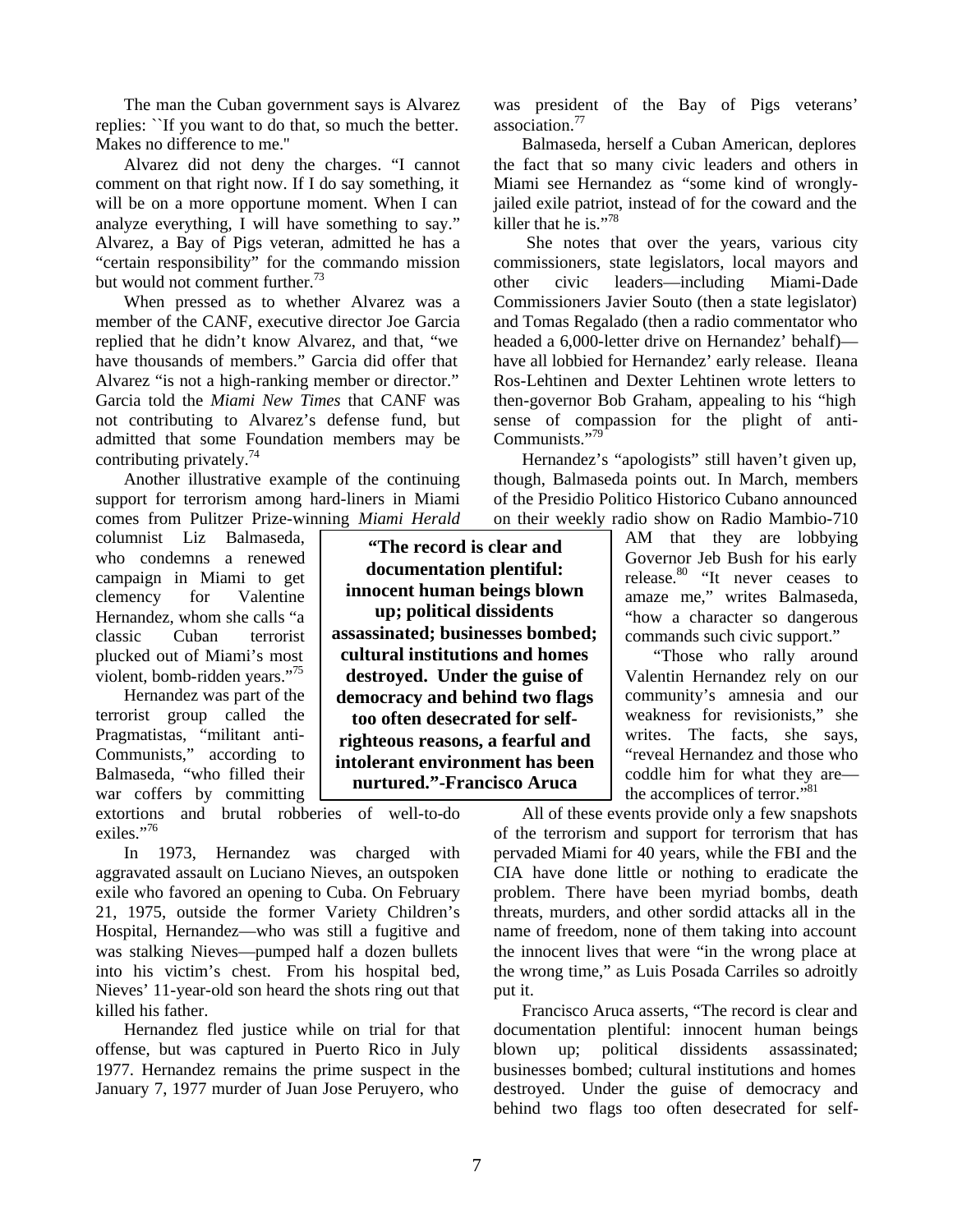righteous reasons, a fearful and intolerant environment has been nurtured."<sup>82</sup>

"On the streets of Miami some of these perpetrators walk freely and with impunity," writes Aruca. "They are often times the same nebulous forces that turn around and pander to both political parties which in turn seek their support at election  $time.$ <sup>983</sup>

What all of the exile terrorist activities share in common is the belief that the cause overrides the laws of the United States. The terrorists' actions have for years muted and misrepresented moderate voices in the Cuban American community and have marred the United States' credibility as it seeks to condemn nations anywhere in the world that tolerate or harbor terrorists. It is time to make it absolutely clear that the United States will not tolerate acts of terrorism whether carried out by Middle Eastern fanatics or by hard-line Cuban exiles.

#### **Does Cuba support international terrorism?**

In making their case that Cuba is part of an international terrorist network, hard-line exiles usually point first of all to the fact that the State Department has for years now maintained Cuba on a list of terrorist states. Strangely enough, Afghanistan

was not on the list, even though the U.S. government knew all along that Osama bin Laden operated out of

that country. That says something about the accuracy of the criteria for placement, as in an inverse way, the unconvincing case for keeping Cuba on does as well.

According to the State Department, Cuba is on the list because:

1. *It "harbors" Basque terrorists*. In fact, there are a number of Basque separatists living in Cuba. But Cuba is not "harboring" them. They came there originally as the result of an agreement between the Felipe Gonzales Government in Spain and Havana. For its part, the present Spanish government has made no effort to extradite any of the Basques living in Cuba today.

Furthermore, State Department officials have stated off-the-record that they have no credible evidence that these Basques are involved in any terrorist activity from Cuban territory. Hard-line exile lobbyists reject that finding and claim the Basques are mounting actions against Spain from Cuba. But if that were so, surely the Spanish government would have complained. It has not; rather, it praised the Cuban government just last year for denying asylum to two ETA members.<sup>84</sup>

Spanish newswires reported that, "Interior Minister Jaime Mayor Oreja said he highly appreciated the response of Cuban diplomats in Madrid alerting the police."<sup>85</sup>

2. *There are a number of fugitives from U.S. justice living in Cuba*. This is true, but largely because there is no operative extradition treaty between Cuba and the U.S., the old one having been inoperative for over forty years. In 1977, the Carter administration began a normalization process with Cuba. Negotiation of a new extradition treaty was discussed as one of the steps that needed to be taken. Unfortunately, the normalization process was stalled long before that step was reached.<sup>86</sup>

And again in off-the-record remarks, State Department officials acknowledge that they have no evidence that any of these fugitives are engaged in terrorist activities aimed at the United States or any other country from Cuban territory. Nonetheless, the presence of these fugitives is and will be a matter of concern to the United States. Surely, however, the best way to approach this particular problem would be to begin to negotiate a new extradition treaty,

**Colombian President Pastrana has publicly stressed that Castro plays an important role in the peace process.**

with all that would imply in terms of moving towards a more normal relationship. This would be a two-way street, of

course, since Cuba would ask for the return of certain Cuban fugitives living in the United States.

3. *Cuba has contacts with the Colombian guerrillas and has facilitated meetings between them and the Colombian government*. That is true. Castro, at the behest of conservative Colombian President Andres Pastrana, has served in the role of "facilitator" in the peace process in Colombia.<sup>87</sup>

Pastrana has publicly stressed that Castro plays an important role in the peace process<sup>88</sup> and has thanked the Cubans for setting up meetings with the guerillas.

Further demonstrating their cooperation on matters of hemispheric security, in 1999 Castro and Pastrana signed agreements on drug interdiction and the extradition of Colombian drug traffickers held in Cuba.<sup>89</sup>

In 1996, Colombian rebels kidnapped and threatened to kill Juan Carlos Gaviria, the brother of OAS Secretary Cesar Gaviria (former President of Colombia). Gaviria called on Fidel Castro to mediate the crisis. Cuban emissaries negotiated the release of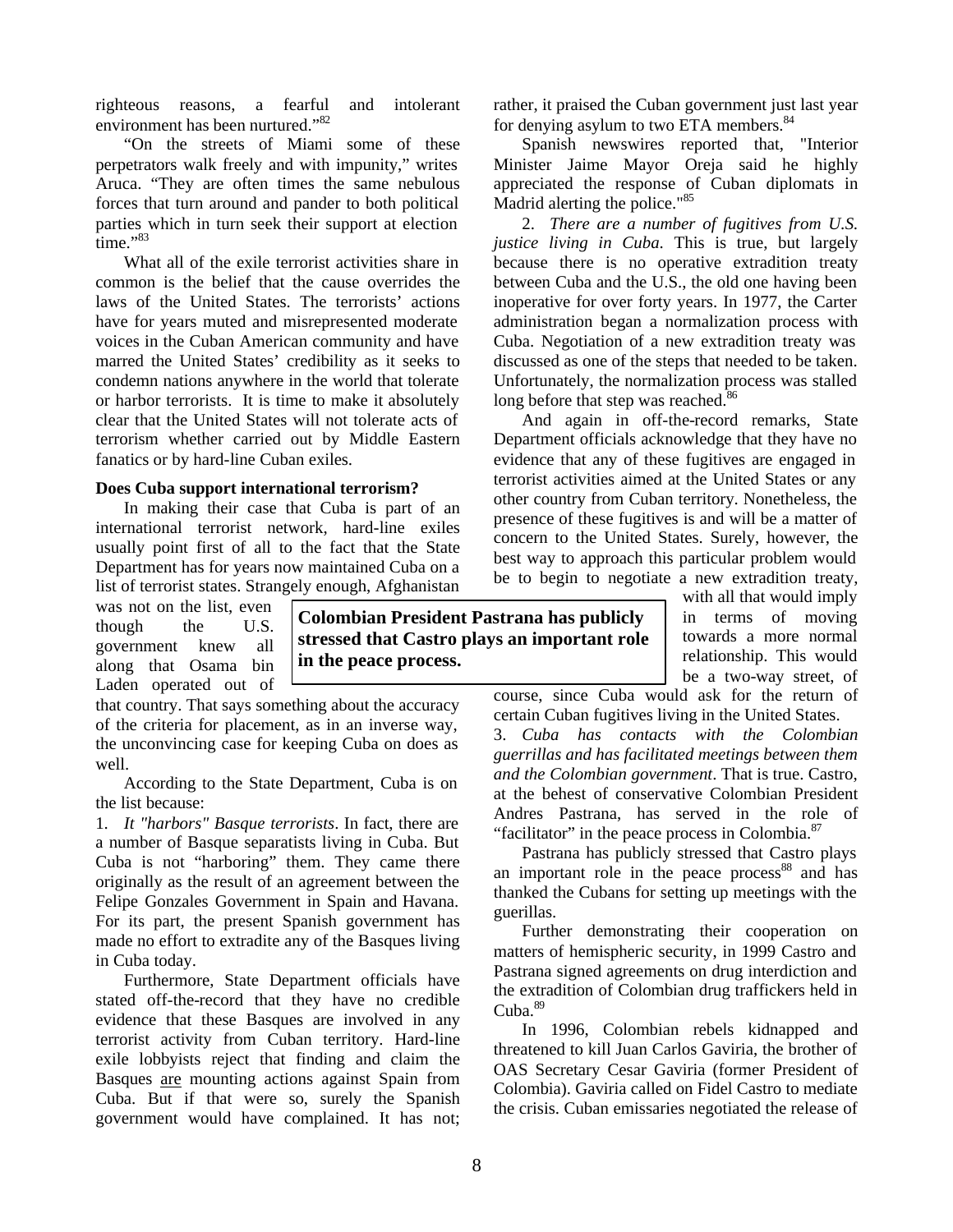Juan Carlos Gaviria; as part of the agreement, the rebel kidnappers were exiled to Cuba.<sup>90</sup>

There are now growing tensions between the Colombian government and the FARC, and thus, new concerns about the peace process. The Colombian government nonetheless continues to regard Cuba's participation as helpful.<sup>91</sup>

Ironically, the U.S. has also had contacts with the Revolutionary Armed Forces of Colombia (FARC) and the National Liberation Army (ELN) and facilitated meetings between them and the Colombian government. Mexico, Venezuela and a number of other countries have also had a relationship with these groups.

The three arguments above are the only reasons the State Department has given in labeling Cuba a terrorist state.<sup>92</sup> However, this has not stopped zealous hard-line exiles from citing other issues and episodes in an effort to link Cuba to an international terrorism network or to label it a threat to the United States.

#### *Cuba's defunct nuclear plant*

One frequently heard charge in Miami is that the unfinished Cuban nuclear power plant has sinister purposes and could prove a threat to the United States. In fact, the plant, which was only about half completed and never had any nuclear reactors in

operation, has been closed and mothballed for years. $93$ The Cubans say they have no intention of going ahead with its construction (and have no funds to do so even if they wished). Categorically, it represents no threat to anyone.

#### *Biological warfare*

A companion charge is that Cuba is developing bacteriological weapons in its biotech industry. This stems largely from the assertions of a former Soviet Colonel, Ken Alibek, who claims his former chief, Maj. Gen. Yuri Kalinin, told him he thought Cuba had an active bacteriological arms program. In 1999, the State Department responded to this report, "We have no evidence that Cuba is stockpiling or has mass-produced any BW [biological warfare] agents."94

Cuba signed and ratified the Chemical Weapons Convention in 1997, an agreement which a number of countries, including Egypt, Israel, Kyrgyzstan, Libya, Myanmar and North Korea have not ratified.<sup>95</sup>

A report in the *Nonproliferation Review* concluded, "The fact that Cuba has taken steps to enter the nonproliferation regime provides Washington and the international community with the clearest window toward a *rapprochement*, mainly in the field of technical cooperation with the Castro regime."<sup>96</sup>

If Cuba were developing biological weapons, there should be some evidence of it, yet dozens of American doctors and scientists – to say nothing of hundreds of Europeans, Canadians and Latin Americans – have been all through the biotech industry where this is supposedly taking place. They have discerned no trace of any such activity. Robert Zilliniskas, a senior scientist at the Center for Nonproliferation Studies at the Monterey Institute of International Studies, responded to the report that, "there's been no evidence they're doing anything."<sup>97</sup>

U.S. officials agreed that there is "no proof." *The Miami Herald* quoted one U.S. official, having just "checked with appropriate agencies" about the report, who said, "With all the intelligence we get from defectors and other means, there's never been evidence." Another official said, "We get lots of reports from defectors and others, but when we go to

> check them out it's always second and thirdhand, and the stuff doesn't check out."98

Unfortunately, such thirdhand reports are being re-circulated in the U.S. Congress. Before the House International Relations Committee on

October 24, Florida Congresswoman Ileana Ros-Lehtinen stated that, "Ken Alibek, the former head of the former Soviet Union and Russia's offensive biological weapons program, recently confirmed that the Castro regime has offensive biological weapons capability that it could use against the United States."

Her statement before that committee was misleading, because Alibek's so-called confirmation was actually just conjecture. In fact, Alibek's allegations concerning Cuba—comprising 3 pages in his 291-page book Biohazard—were based on his former boss's own speculation. "It was his opinion," Alibek has said, acknowledging that his former boss, in fact, "saw no weapons production [in Cuba]."<sup>99</sup>

**Alibek's allegations concerning Cuba comprising 3 pages in his 291-page book Biohazard—were based on his former boss's own speculation. "It was his opinion," Alibek has said, acknowledging that his former boss "saw no weapons production [in Cuba]."**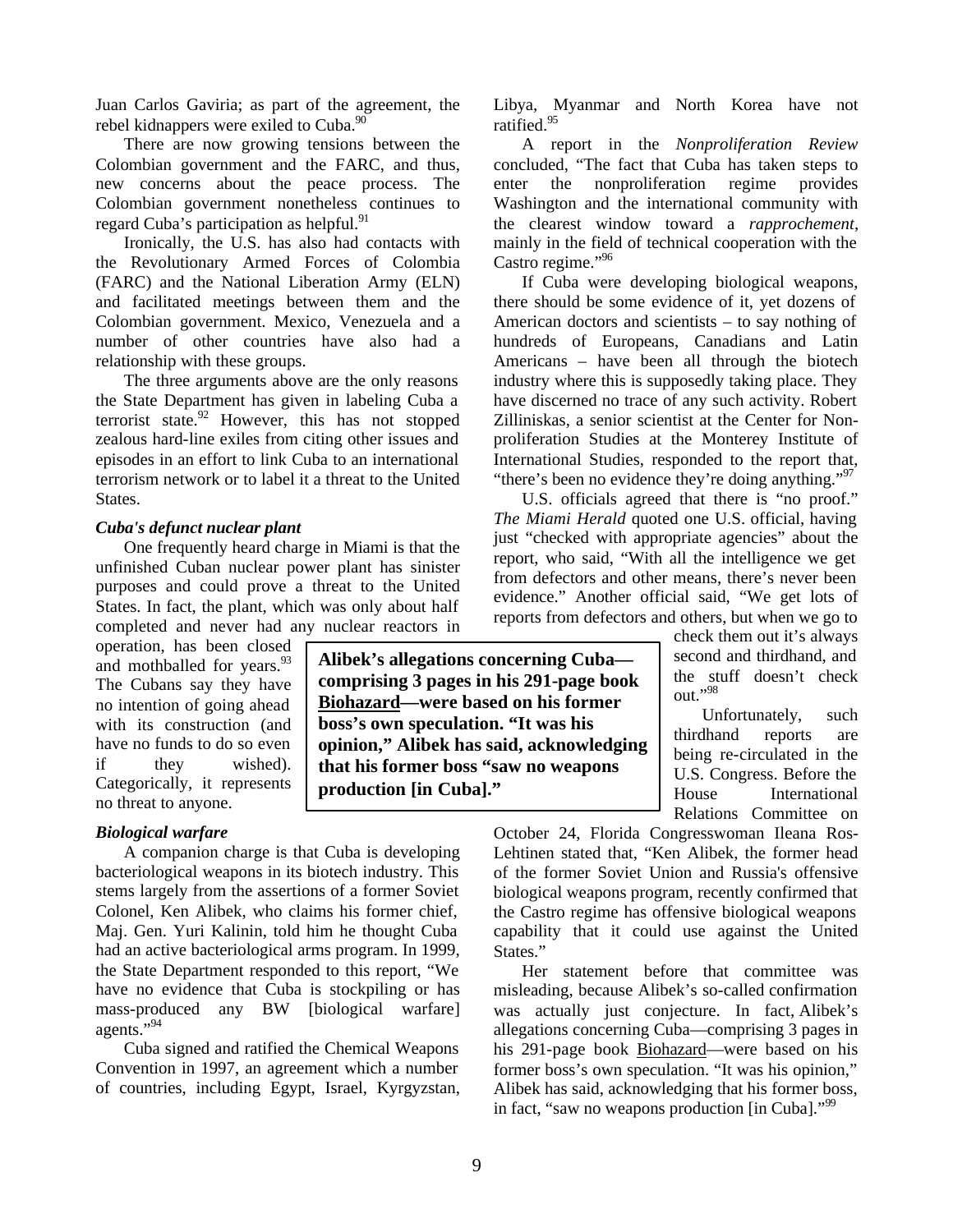Another post-September 11 revival of the Cuba biowarfare question was based on an opinion piece written by Jose de la Fuente, former director of the Center for Genetic Engineering and Biotechnology (CIGB) in Havana. De la Fuente alleged that Cuba has sold to Iran biotechnologies associated with treating heart attacks, viral diseases and with the development of vaccines.<sup>100</sup> *The Miami Herald* reported that such technologies can also be used to develop biological weapons. De la Fuente stated that his concern was not that Cuba sold the technology but whether Iran would use the technologies to care for its population or to attempt to develop biological weapons.<sup>101</sup>

De la Fuente acknowledged that he had no cause to think that Cuba had sold the technology with malicious intent and that he could not "in any way confirm the use of this technology for anything other than [vaccines]."<sup>102</sup> The Cuban government stated

categorically that, "Cuba has never produced anything that is harmful, nor will it ever, nor does it need to. People are looking for ghosts that don't exist."<sup>103</sup>

In fact, the U.S. Arms Control and Disarmament Agency's 1997 report on bioweapons proliferation

named eight countries of concern: China, Egypt, Iran, Iraq, Libya, Russia, Syria, and Taiwan (there were concerns that Taiwan might be experimenting with sophisticated biotechnologies acquired from the United States and others). The Canadian Security Intelligence Service reported the same in 2000, but included two more countries: Israel and Pakistan. <sup>104</sup>

On November 19, John R. Bolton, undersecretary of state for arms control named six countries suspected of developing germ warfare: Iran, Iraq, Libya, North Korea, Sudan and Syria, all but one of the nations on the "terrorist list": Cuba.<sup>105</sup>

Finally, there are the allegations of Cuban exile Agustín Blazquez, an artist, who speculates that Castro introduced West Nile virus into the United States via migratory birds. He provides no concrete evidence to substantiate the claim, but his allegations are circulated widely via email nonetheless.

But never mind the lack of evidence—or the unprecedented strain on U.S. law enforcement officials today—Congresswoman Ileana Ros-Lehtinen (R-Florida) has publicly warned that Cuba may launch a bacteriological attack against Florida

**On November 19, John R. Bolton, undersecretary of state for arms control named six countries the U.S. suspects of developing germ warfare: Iran, Iraq, Libya, North Korea, Sudan and Syria, all but one of the nations on the "terrorist list"—Cuba.**

and has called on the intelligence committees in the Senate and House, chaired by Senator Bob Graham and Congressman Porter Goss, both from Florida, to launch an investigation.<sup>106</sup>

#### *The Downing of the Brothers to the Rescue Planes*

There are those in Miami, and a few of their allies in the U.S. Congress, who maintain that the shootdown of the two Brothers to the Rescue planes in the straits of Florida in February of 1996 was an act of terrorism on the part of the Cuban government which constitutes sufficient grounds for labeling Cuba a terrorist state.

The shootdown was reprehensible. The Cuban government could have—and ought to have warned the planes off or forced them down. It might then have taken the whole issue to the UN Security Council, pointing out that the failure of the U.S.

government to halt these illegal flights was creating a dangerous situation in the Straits of Florida and asking the Security Council to take cognizance. It might then have avoided taking human lives and have had world public opinion on its side.

But if we are to call the shootdown a terrorist act, this

would imply it took place without provocation or warning. But the fact is that Brothers to the Rescue planes had been penetrating Cuban airspace and overflying the island itself for months; the FAA began investigating Jose Basulto's group in August of 1995.<sup>107</sup> From July 7 to October 13, 1995 alone, the FAA and the State Department warned Brothers to the Rescue at least seven times in public and private statetements that Cuba would defend its boundaries against any intruders.<sup>108</sup> Cuba, in response to the Brothers' continuing incursions into its airspace, had repeatedly warned that, "Any boats from abroad and any aircraft can be downed."<sup>109</sup>

On two separate occasions in January of 1996, Brothers to the Rescue overflew Havana at low altitude dropping leaflets. It was at that point that the Cuban government lost patience and issued a warning that the next time these planes came into Cuban airspace they would be shot down. These warnings were repeated several times publicly and in private conversations with U.S. officials. $110$ 

In a meeting with Fidel Castro that same month, Hill staffers who were part of a CIP delegation to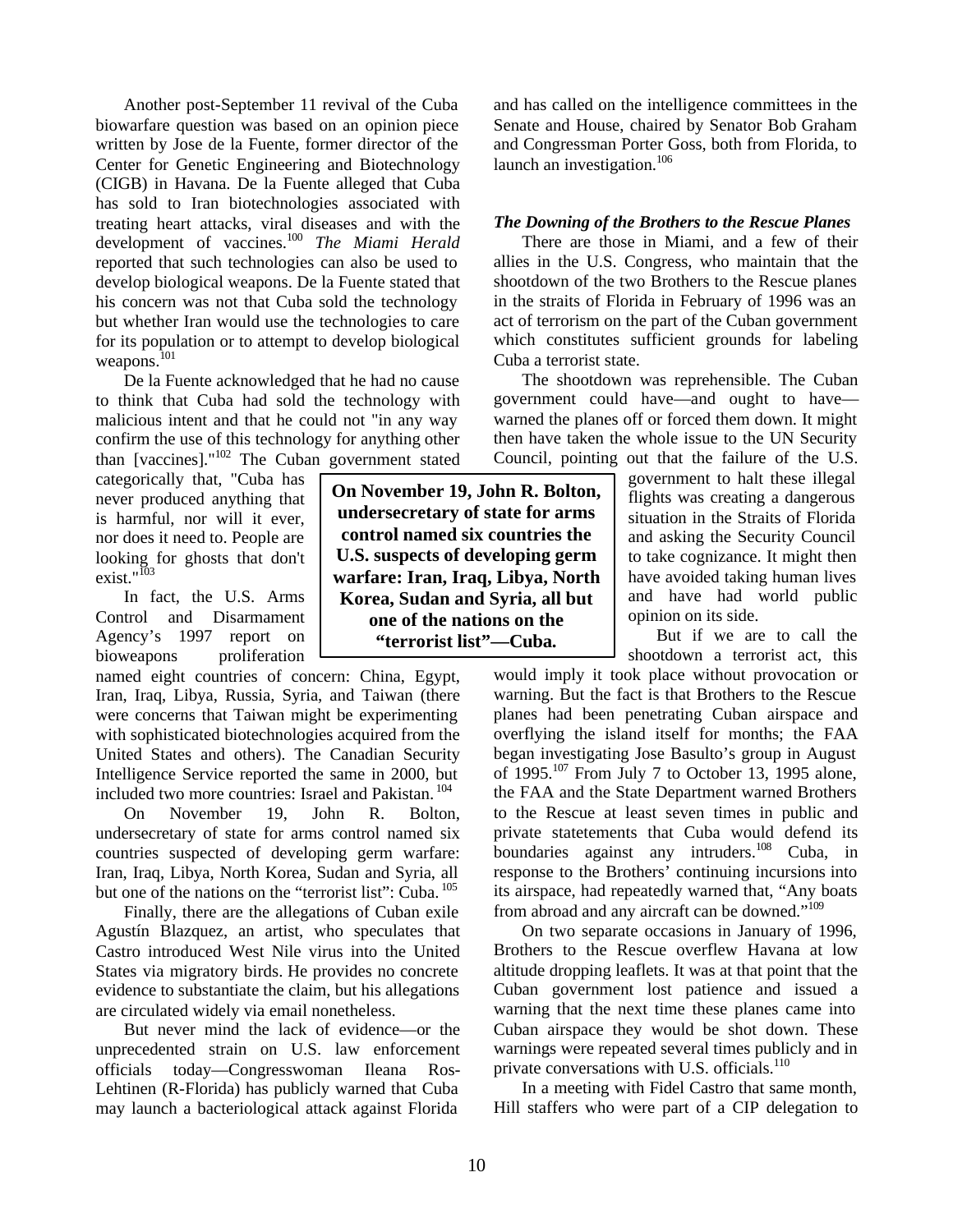Cuba asked about the overflights. When they suggested that the offending planes were unarmed, Castro insisted that they could not be certain the planes were unarmed. Planes piloted by exiles from Miami had dropped incendiary devices and explosives over Cuban territory in past years, and they might do so again. Castro emphasized that the first duty of any government was to defend the national territory and that Cuba would defend its own. Cuba had warned the Brothers to the Rescue planes to stay away. If they did not, Castro maintained, Cuba would act accordingly.<sup>111</sup>

As Cuba historian Jane Franklin has put it, "Nobody from a foreign country would dare fly into U.S. airspace to drop leaflets over Washington. NORAD (North American Aerospace Defense) would be ready for a shootdown."<sup>112</sup>

FAA official Charles H. Smith, testified (during the Miami trial of five Cuban spies who infiltrated

exile organizations—see *intelligence operations* below) that he had warned Basulto even before his first leafleting flight in 1995—seven months before the

shootdown—that Cuba "might force him to land or shoot him down." Basulto's response to the official was, "Chuck, you know I always play by the rules, but you must understand I have a mission in life to perform."<sup>113</sup>

Basulto, a CIA-trained exile, began that mission by committing acts of sabotage in Cuba in the early 1960's.*The Miami Herald* reported in March that Basulto testified that "he refused to help the U.S. government track illegal arms shipments to Cuba because he broadly supports Cuban exile groups bent on overthrowing Fidel Castro violently."<sup>114</sup> The *Herald* noted this contradicted Basulto's claim that he follows the teachings of Martin Luther King, Jr. and Mohandas Gandhi.<sup>115</sup>

Aviation expert Charles Leonard testified that Basulto and other Brothers pilots had repeatedly flown into Cuba airspace to drop anti-government leaflets. Leonard also acknowledged that Cuba had repeatedly warned the government of the United States that planes that continued to undertake "provocative" flights might be shot down.<sup>116</sup> The U.N.'s International Civil Aviation Organization records also confirmed that Havana had issued these warnings. Leonard further acknowledged that the

United States had indeed passed these warnings on to Basulto. $117$ 

An internal FAA communication revealed that the U.S. State Department had warned that, "it would not be unlikely that the [Brothers would] attempt an unauthorized flight into Cuban airspace tomorrow….State has also indicated that the Government of Cuba would be less likely to show restraint [in an unauthorized flight scenario] this time around."<sup>118</sup>

On the morning of the shootdown, the planes were warned by Havana tower. They were told they had entered the Cuban defense zone, which had been activated, and that they should turn back. They ignored multiple warnings, and Basulto told Cuban air-traffic control that he had the "right" as a "free Cuban" to be in the area.<sup>119</sup>

U.S. radar indicated that only one of the three planes had entered Cuban airspace at the time of the

shootdown.<sup>120</sup> The two that were brought down were still over international waters. Cuba maintains that all three were in Cuban airspace. Interestingly,

Basulto's plane was the only one all sides agree was in Cuban airspace, yet his was the only one not shot down.

The Cubans should not have shot the planes down, but it was not an act of terrorism; rather, the incident would not have occurred if not for the incredible imprudence and repeated provocations on the part of Jose Basulto, who led his pilots toward the Cuban coast—despite urgent warnings to turn back.

University of Miami political scientist Max Castro agreed:

In the months prior to the attack, Brothers to the Rescue leader Jose Basulto had carried out a series of incursions into Cuban air space clearly intended to taunt, humiliate, embarrass and demoralize the regime, especially the military. [Basulto turned] what had been an organization engaged in an essentially humanitarian mission into a political weapon aimed at the Cuban regime [and this was] playing with fire -- and with people's lives.<sup>121</sup>

According to *The Miami Herald*, even family members of the fliers who were killed have blamed Basulto for the death of their loved ones. "I don't talk to him,'' Mirta Costa, mother of dead flier Carlos Costa, said recently.<sup>122</sup>

"If the Brothers were really saving lives, I would support that facet," said Maggie Khuly, whose

**"Nobody from a foreign country would dare fly into U.S. airspace to drop leaflets over Washington. NORAD (North American Aerospace Defense) would be ready for a shootdown."-Jane Franklin, historian**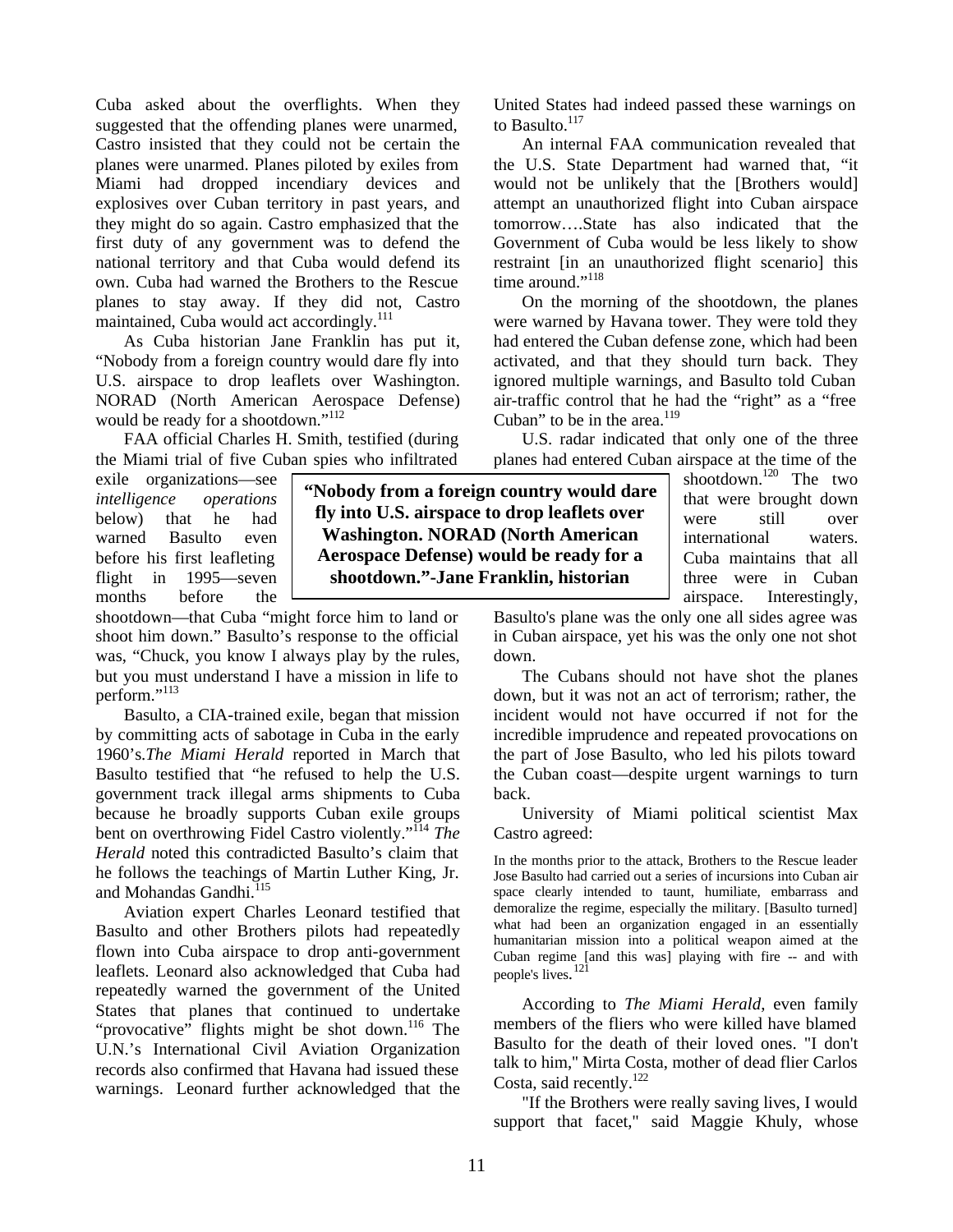brother, Armando Alejandre, Jr., was a crewmember in one of the downed Brothers to the Rescue planes. "They're really not doing that anymore, and I certainly do not support their political activities." $123$ 

#### *Intelligence Operations*

Press reports on since late September have noted the arrest of Ana Belen Montes, an analyst at the Pentagon's Defense Intelligence Agency. She was accused of passing information to Cuban Intelligence, some of it related to military maneuvers the Cubans thought might be directed at the island.<sup>124</sup> It is no secret that both nations have conducted intelligence operations against one another.

As Dr. Alberto Coll, Dean at the U.S. Naval War College, points out, "We also target Cuba; we send spies there to penetrate the Cuban government."<sup>125</sup> Indeed, Montes is also said to have revealed the identity of American undercover intelligence agents sent to Cuba.<sup>126</sup>

All of this is symptomatic of the kind of relationship that has existed between the two countries for the past forty years. That is unfortunate, but it has nothing to do with events of September 11. Although Florida Congressmembers

Ileana Ros-Lehtinen and Lincoln Diaz-Balart were quick to say they were sure Montes' information had been passed to terrorist states, in fact

there is no evidence that it was.

In fact, according to *The New York Times*, current and former U.S. officials have said that Montes was in a position to share information the U.S. intelligence community might have on Cuba's military and could possibly have shared information on U.S. contingency plans for taking the island by force. "I would think, if damage was done, it would be about what she learned about the U.S., how it was militarily prepared vis-à-vis Cuba," stated Rick Nuccio, a former advisor to the President on Cuban affairs. <sup>127</sup>

Congresswoman Ileana Ros-Lehtinen (R-FL) has said that the Montes case is reason enough to keep Cuba on the terrorist list. But, if conducting intelligence operations against the United States were cause for placing a country on the terrorist list, then Israel would long since have been on it—along with a lot of other states.

**If conducting intelligence operations against the United States were cause for placing a country on the terrorist list, then Israel would long since have been on it along with a lot of other states.** 

The spy Jonathan Pollard, who was convicted of spying for Israel some years ago, severely compromised U.S. national security, as he gave up NSA code-breaking techniques, the identities of nearly a hundred U.S. agents in the Middle East, top-secret military and diplomatic codes and Mideast war-fighting plans. After years of denial, Israel finally admitted in 1999 that Pollard was a spy for Israeli intelligence.

Unfortunately, such operations are all too common a part of international relations, even among "friendly" nations. The Montes case is no exception and offers no justification whatever for keeping Cuba on the list.

Hard-line exiles also invariably point to the recent conviction of five Cuban spies in Miami as proof that Cuba is a threat to the United States. But these spies represented, at most, a "threat" to the hard-line exile groups they infiltrated. The five were tasked with discovering what possible terrorist activities any of these groups might be planning against Cuba. They had also hoped to gain access to a military installation in order to find out what possible operations the United States might carry out against Cuba. General Charles Wilhelm, chief of the

Pentagon's Southern Command until September 2000, testified that the spy ring never acquired any classified information and never compromised national security.<sup>128</sup>

The Cuban spies fully

admitted to their mission. Given the number of exile terrorist activities over the years—and hostile U.S. policies ranging from the embargo to government funding for subversion of the Castro regime—they took it as a matter of their own national security.<sup>129</sup>

Espionage must always be a matter of concern, but in this case it posed no real threat to U.S. security and certainly did not provide cause for keeping Cuba on the terrorist list. Yet, given the forty-year history of terrorist activities and provocations against Cuba—activities that some of the most extreme elements of the Cuban exile community still pursue—it is not so surprising that Cuban intelligence sought to infiltrate some of these exile groups.

#### *The tragedy of the "13 de Marzo" tugboat*

On July 13, 1994, a groups of Cubans stole a small tugboat, the "13 de Marzo" in an effort to escape Cuba and cross the Straits of Florida. They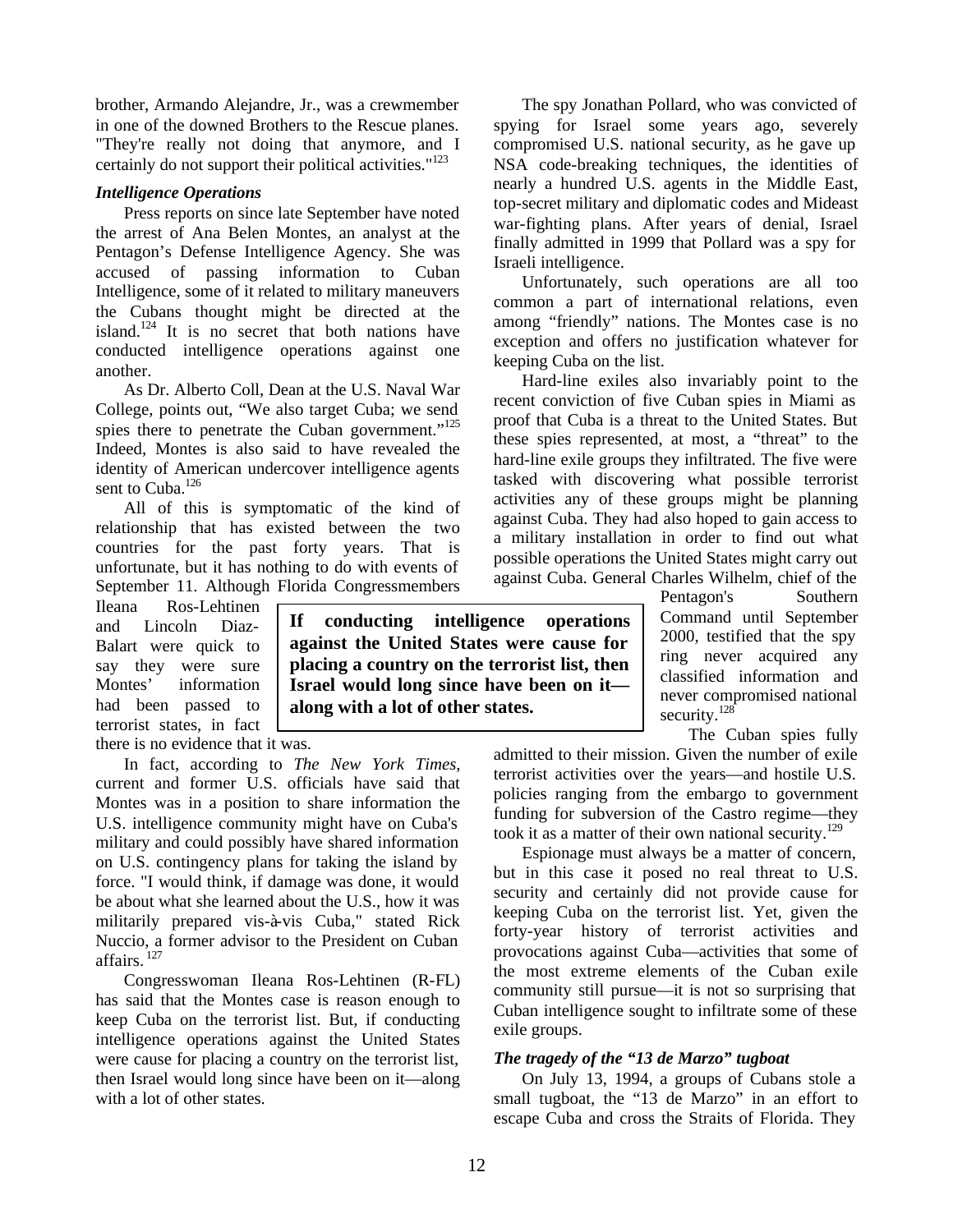were pursued by other Cubans in nearby tugboats who overtook the tug, rammed it and turned high pressure hoses on it and its passengers. As a result of this attack on defenseless civilians, the tug sank and some forty men, women and children died. When Cuban Coast Guard vessels arrived, they rescued 31 survivors. $130$ 

There can be no justification for what occurred. Setting out to recover the stolen tug was one thing; ramming it and turning firehoses on the passengers was quite another.

The sinking of the tug is not, however, the kind of state-sponsored act that would justify placing Cuba on the list of terrorist nations; the State Department, accordingly, does not include it in its reasons for so designating Cuba.

To keep things in perspective, it should be noted that dozens of people are killed by the police in the

United States every year, either by "mistake" or in an excess of zeal. And few in the United States can forget the killings at Attica or at Kent State University, both carried out by officers of the law. But again, these are not acts which would cause the United States to be labeled "a terrorist nation."

# *Castro's rejection of the anti-terrorist resolution at the Ibero-American Summit*

Some anti-Castro exiles have made much of Castro's refusal to endorse an anti-terrorism resolution at the Ibero-American Summit in Panama in November of 2000—even suggesting that this reflects his sympathy for terrorists. The resolution pushed by El Salvador and Mexico focused on the activities of the Basque separatist group, ETA, but Castro wanted a broader resolution, one that would condemn other terrorist activities in the hemisphere (including those against Cuba). $^{131}$ 

When El Salvador and Mexico insisted on a terrorism resolution focusing only on ETA, Castro refused to sign. His refusal, in other words, in no way indicated support for terrorism any more than did the unwillingness of Mexico and El Salvador to include reference to terrorist acts against Cuba. All were opposed to terrorism; they simply disagreed over the focus of the resolution.

Felipe Gonzalez, former prime minister of Spain, has suggested that the terrorist attacks of September  $11^{th}$  show that perhaps Spanish Prime Minister Jose Maria Azner was shortsighted in condemnation of terrorism during the summit. $132$ *Alleged ties to IRA*

In August of this year, three suspected members of the Irish Republican Army (IRA) were arrested in Colombia where they supposedly had been giving specialized training to one of the Colombian guerrilla groups. One of the three, Nial Connelly, was said to have lived in Havana for some years as a representative of the IRA. We cannot comment on the veracity of reports concerning the activities of these three in Colombia, but Connelly did in fact live in Cuba for a number of years.

criticizing Castro for insisting on a broader

According to the Cuban government, he was there as a representative of Sinn Fein, the political arm of the IRA, not the IRA, and had left Cuba and returned to Ireland some time ago. Gerry Adams, the president of Sinn Fein, originally denied that any of

the men were members of his organization—possibly simply to disassociate himself from the whole episode. However, recently, he has acknowledged that Connelly was Sinn Fein's representative in Cuba.<sup>133</sup> There is no representative of Sinn Fein in Cuba now, nor is there an IRA headquarters, as has been

**Former Spanish Prime Minister Felipe Gonzalez suggested that the September 11th attacks show that perhaps Spain was shortsighted in criticizing Castro for insisting on a broader condemnation of terrorism during the summit.**

alleged by some fervent anti-Castroites.

# *Cuban ties in the Middle East*

Hard-line exiles have also made much of Cuba's ties in the Middle East. True, Cuba has long had relations with most of the Middle Eastern states—as have the United States, Great Britain and most other NATO countries. Cuba has not had close ties to Afghanistan, however, and none with Osama bin Laden (It should be remembered that he fought against the Soviets when they were Cuba's allies).

Perhaps the most serious study of Cuba's ties with the Middle East was prepared by a thoughtful Cuban defector, Domingo Amuchastegui.<sup>134</sup> It is being distributed by the Cuban American National Foundation, presumably as evidence of wrong-doing on Castro's part.

But if one reads the study carefully and examines Amuchastegui's conclusions, one might wonder why CANF considers this a useful document—from their standpoint, that is. The study chronicles Cuba's relationships in the Middle East none of which appear threatening in today's context. It concludes that Cuba's extensive ties and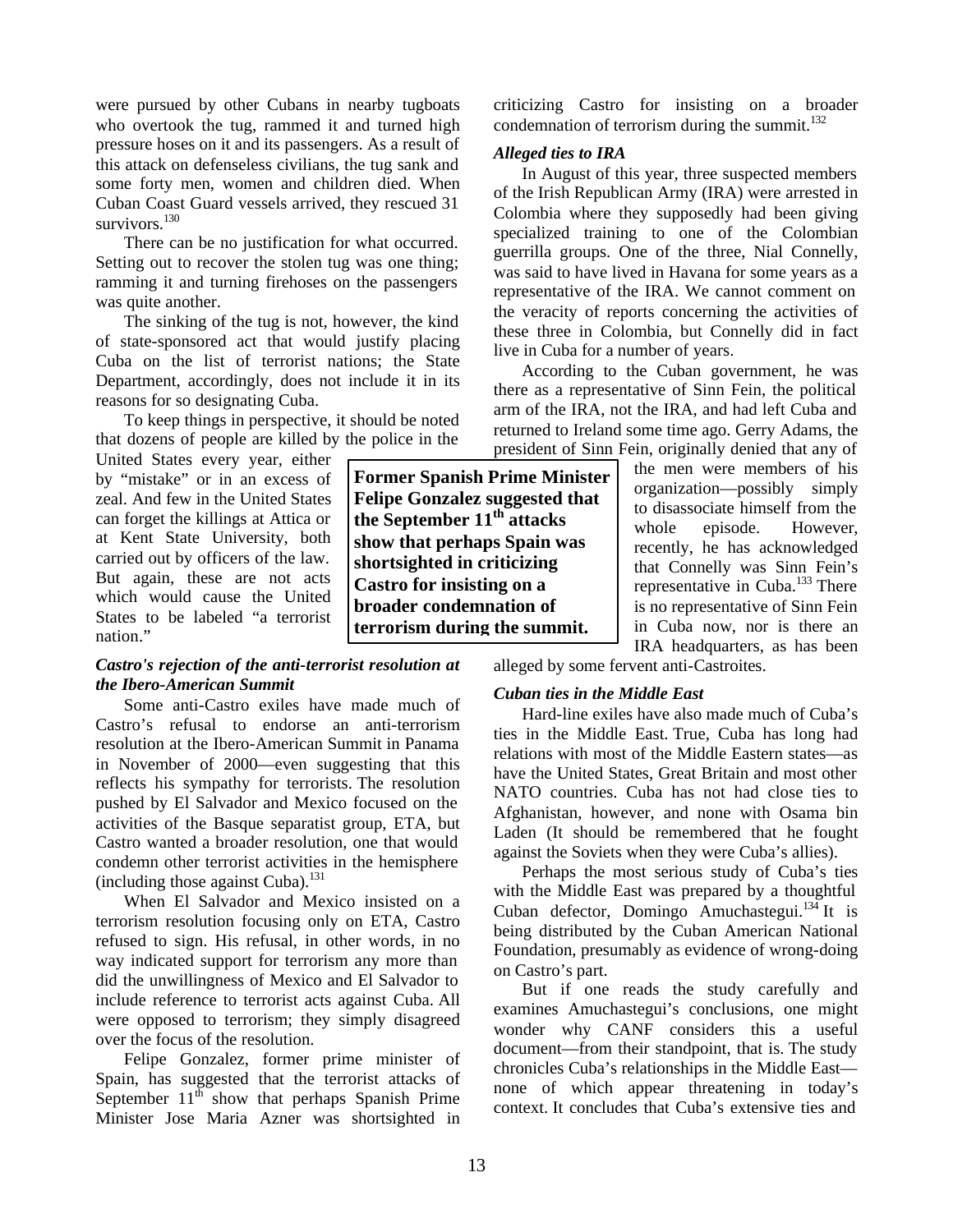influence in the Middle East should be worrisome to U.S. leaders because of the opportunities that might offer for Cuba to undercut U.S. policies in the region.

By the same token, Cuba's influence in the region could be turned to U.S. advantage, for Cuba has now taken an uncompromising position against terrorism, a phenomenon Castro says must be totally eradicated.<sup>135</sup> As has been said over and over again, the world changed on September 11. Russia, China, Uzbekistan and Tajikistan are now our allies in the struggle against Osama bin Laden and the threat of terrorism in its broadest terms. Given Cuba's ties in the Middle East, it would be in the interests of the United States to open a dialogue with Cuba as well.

# *Castro's visit to Iran*

One allegation which does have some basis in fact relates to Fidel Castro's visit to Iran this past May. Standing next to Castro, Iranian spiritual leader Ali Khameini proposed an Irano-Cuban cooperation to resist "U.S. hegemony." Castro agreed and added that the U.S. was "weak." Later, he said to a cheering crowd of students at Tehran University that "the imperialist king will fall."<sup>136</sup>

Logic would dictate that they did not actually call for Iran and Cuba to defeat the United States *militarily* – as of course they could not – but rather that U.S.

hegemony, to which both Cuba and Iran see themselves as victims, would be overcome and the strength of the Iranian and Cuban systems would prevail.

The full meaning of Castro's all-too-familiar rhetoric makes even more sense when one considers part of the speech most reporters chose not to cite. Castro praised Iranians for deposing "the strongest gendarme of the region not with guns, but with your thoughts."<sup>137</sup>

Even so, it was a most unwise bit of bravado. Yet, given that the Taliban and Iran are mortal enemies, and that bin Laden's network of terrorists are trained in Taliban-controlled Afghanistan, what relevance do these remarks have to the events of September 11?

It is worth noting that the United States did not rule out contacts with Iran because of Khameini's statements. On the contrary, since September, according to a series of press reports, the U.S. government has opened lines of communication to

the Iranian government and has some hopes that Iran can be useful in the struggle against terrorism, which Iran has categorically condemned. Ali Khamenei has said Iran will not join in any campaign led by the U.S., but that it will cooperate fully with U.N.-led initiatives against terrorism.

# **Cuba's position against terrorism**

One must juxtapose Castro's unhelpful statements in Iran, moreover, with his specific reactions to the terrorist attacks on America. The U.S. media and U.S. officials have summarily ignored Cuba's solidarity with the American people and its support for an international coalition against terrorism.

On the afternoon of September 11, the Cuban government immediately condemned the terrorist attacks on the United States and offered "its sincerest condolences to the American people for the distressing and unjustifiable loss of human lives."<sup>138</sup>

The Cuban government immediately expressed its support for the American people. "At this bitter time, our people express solidarity with the U.S. people and express their total willingness to cooperate, as far as our modest possibilities allow,

**"The territory of Cuba will never be used for terrorist actions against the American people and we will do everything within our power to prevent such actions against that people."-Fidel Castro, Sept. 22, 2001**

with health institutions or any other type of medical or humanitarian body in that country to attend, care for and rehabilitate victims."

In addition to offering

any medical or humanitarian assistance within its means to aid the victims, the Cuban government also immediately offered its airspace to U.S. aircraft that were still en route to the Unites States when the FAA closed American airspace.<sup>139</sup> On September 15, Castro led a rally of thousands dedicated to condemning the attacks and showing solidarity with the American people.<sup>140</sup> These gestures of solidarity received little or no press—in fact, some newspapers and news programs even omitted Cuba from lists of nations that had offered condolences to the United States.

The U.S. Interests Section in Havana was one of the few U.S. diplomatic missions not to close as a precautionary measure immediately after the September 11 attacks, which demonstrates that there is no terrorist threat to Americans in Havana.

Not surprisingly, in a September 22 speech reflecting on the Presidential address before the U.S. Congress, Castro expressed alarm at the prospect of an open-ended war that he feared would entail, as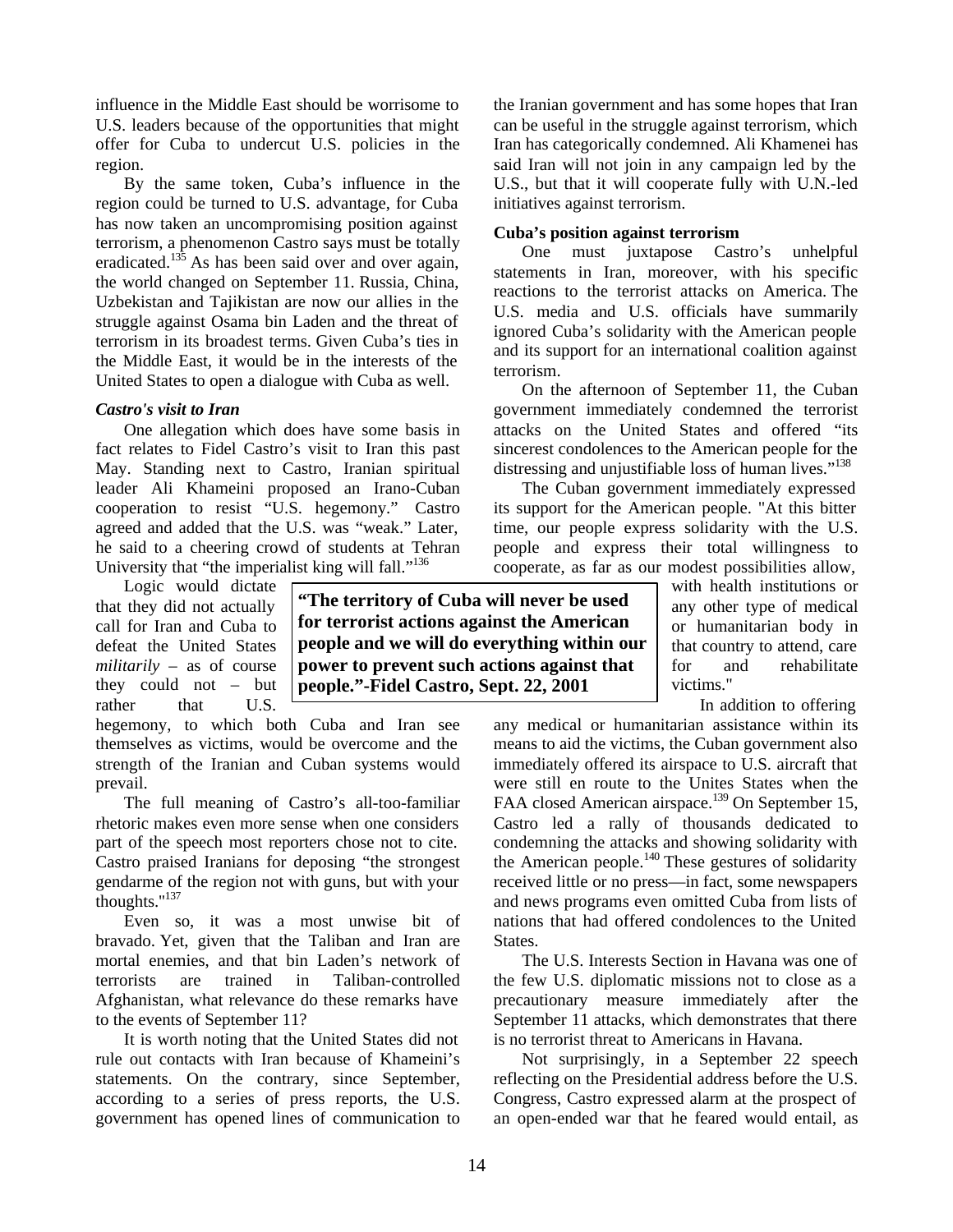President Bush had said, "every necessary weapon of war," and that would take lives of more innocent people. The Cuban government has been very critical of the U.S. war in Afghanistan but it has also been at pains to make a clear stand against terrorism.

In the September 22 speech, Castro went on to categorically condemn terrorism as an "ethically indefensible phenomenon which must be eradicated." Cuba, he added, is "opposed to terrorism but also opposed to war." He also pledged that, "Cuba will never declare itself the enemy of the American people."<sup>141</sup>

Very little attention indeed has been given to such remarkable comments by Castro as, "The territory of Cuba will never be used for terrorist actions against the American people and we will do everything within our power to prevent such actions against that people."<sup>142</sup> Most significantly, Castro

has reiterated Cuba's "willingness to cooperate with every country in the total eradication of terrorism."<sup>143</sup>

Moreover, in keeping with continued calls by the

Cuban government for an international coalition to fight terrorism, Castro has pledged in a letter to U.N. Secretary General Kofi Annan that Cuba will cooperate fully with U.N. initiatives to eradicate terrorism. Cuba has since ratified all twelve United Nations resolutions against terrorism that resulted from the September  $11^{th}$  attacks.<sup>144</sup>

#### **Time for a new policy**

The world changed on September 11. Few could have imagined only a couple of months ago that the United States would now stand allied with Russia, China, India, Uzbekistan, Tajikistan and, shakily, Pakistan, to name but a few, against the terrorist threat?

It is time to take a completely new look at our Cuba policy as well. In this new international context, Cuba is not our enemy. At a recent meeting on hemispheric security, U.S. Naval War College Dean Alberto Coll expressed his disappointment that, "some want to make Cuba a greater threat than it really is." $145$ 

Not surprisingly, Castro has expressed reservations about an all-out-war, but, as noted above, he has categorically condemned terrorism and indicated Cuba's readiness "to cooperate with every country in the total eradication of terrorism."

Cuba is already cooperating with the United States in limited ways in drug interdiction and in immigration matters. The U.S. should now explore the possibility of exchanging information on terrorist activities. It should also remove Cuba from the list of terrorist nations and move toward a new and more cooperative relationship with the Cuban government.

And in the process, the United States government should take a clear and uncompromising stand against terrorism emanating from extremist exiles in Miami. In 1989, the Associate Attorney General of the United States stated in the case of convicted terrorist Orlando Bosch:

"The United States cannot grant shelter to someone who will, from that shelter, advocate the visitation of injury and death upon the property or person of innocent civilians. The security of this

> nation is affected by its ability to urge credibly other nations to refuse aid and shelter to terrorists, whose target we too often become."<sup>146</sup>

**"**The conclusion is

inescapable that it would be prejudicial to the public interest for the United States to provide a safe haven for Bosch," Whitley said. "Appeasement of those who would use force will only breed more terrorists."<sup>147</sup>

Just over a year after his release from prison, Bosch rallied 1,000 exiles in Miami to "send mix to the masons." He explained, "Our people do not have any arms. They lack the mix for the insurrection."<sup>148</sup> He received his pardon the following year.

Whitley's words have an uncanny resonance more than 10 years later. With the spotlight now on international terrorism, the United States has an obligation to uphold the standards that it applies to other nations.

Serious disagreements will remain between our two governments, no doubt; there are contentious issues to negotiate. But if this administration is now committed to multilateral foreign policies, Cuba policy—the hole in our defense perimeter—must be reviewed. In this new international context, it most certainly does not serve the interests of the United States to treat Cuba as an enemy—and to do so simply because a single special-interest group in Miami demands it is less than responsible.

**Just over a year after his release from prison, Bosch rallied 1,000 exiles in Miami to "send mix to the masons." He explained, "Our people do not have any arms. They lack the mix for the insurrection."**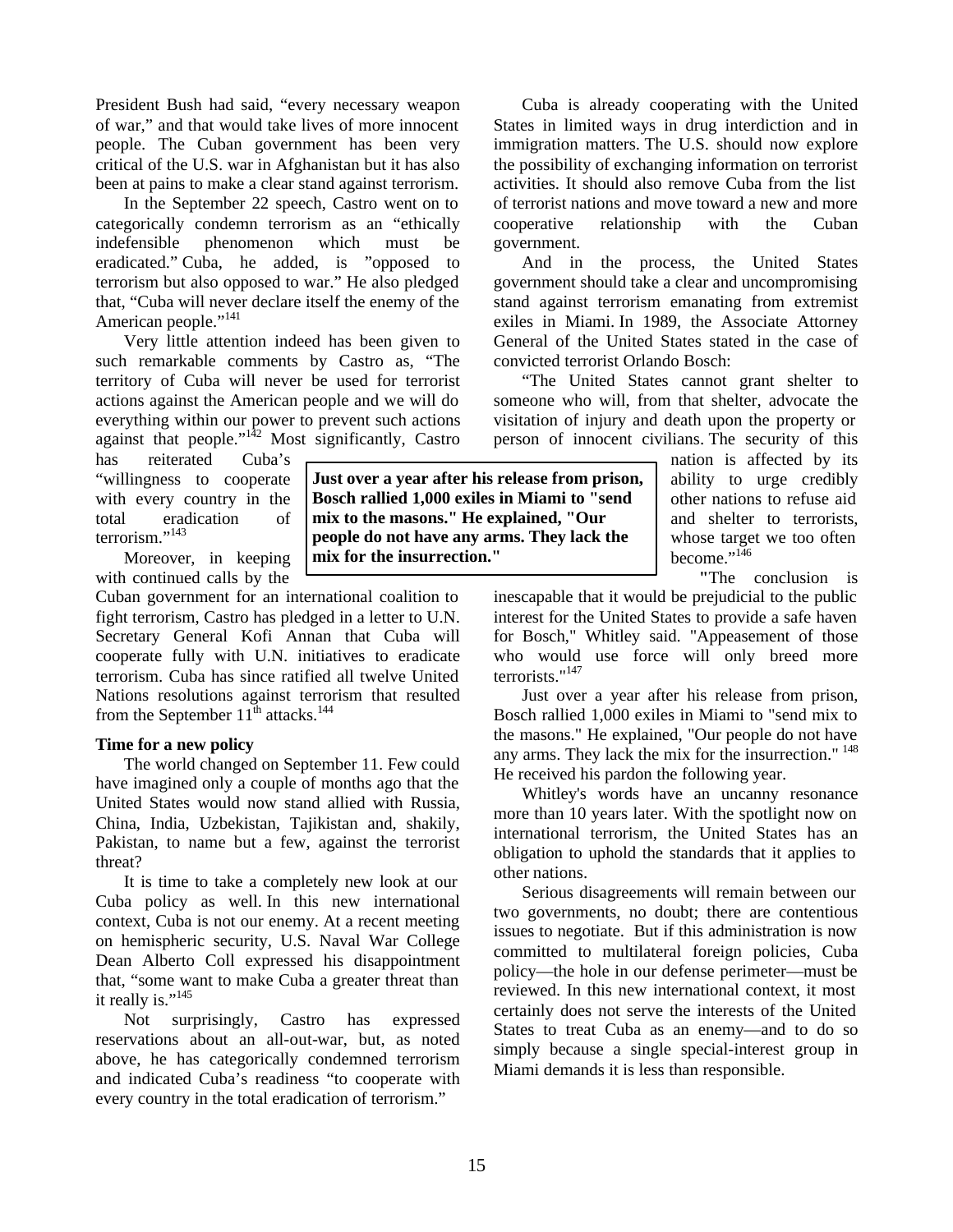*As events unfold, CIP will continue to update this paper. It is intended to provide context to not only the U.S. struggle against terrorism but to U.S. policy on Cuba as well. We urge readers to consult the more than ninety resources we have listed below.* 

#### **Endnotes**

<sup>9</sup> Cuban Anti-Castro Terrorism. U.S. Department of Justice, Federal Bureau of Investigation. May 16, 1990; Appendix to hearings before the Select Committee on Assassinations of the U.S. House of Representatives. Ninety-fifth Congress, second session, VOLUME X: Anti-Castro activities and organizations, etc., March 1979, pages 89-93.

<sup>10</sup> See Dinges and Landau, Assassination on Embassy Row. New York: Pantheon Books, 1980; Robinson, Timothy, Meyer, Lawrence and Dickey, Christopher. Eight indicted in Letelier Slaying. *The Washington Post*. August 2, 1978; Barrouquere, Brett. Bradenton case indicates Feds seeking indictment against Chilean dictator. *Sarasota Herald Tribune*. November 17, 1999.

<sup>11</sup> Franklin, Jane. Cuba and the United States: A chronological history. New York: Ocean Press. 1997. pp. 266-267; Tugan, Birusk. INS Releases Cuban Car-Bomber. *The Tampa Tribune*. August 15, 2001; Barrouquere, *ibid.*

<sup>12</sup> Balmaseda, Liz. Cuban foundation needs bold stand. *The Miami Herald*. August 8, 2001.

*Ibid*; Convicted bomber freed, thanks to CANF. Channel 10 News. (Miami) August 2, 2001. Available:

http://www.click10.com/news/

<sup>14</sup> Then-Commissioner Demetrio Perez, Jr., who made the proposal said, "Today, Miami reaffirms its anti-Communist militancy." Two more cities set aside days to honor Bosch. *The Miami Herald*. March 26, 1983. See also, Ducassi, Jay and Veciana-Suarez, Ana. Miami votes to let Bosch have his day. *The Miami Herald*. March 25, 1983

<sup>15</sup> Binder, David. Two nations report anti-Castro exiles have plotted many terrorist acts. *The New York Times*. October 20, 1976.

<sup>16</sup> Dinges and Landau, p. 246, *ibid;* Fonzi, Gaeton. Jorge Who? Original Manuscript on Jorge Mas Canosa. 1993. A portion of this manuscript also appeared in Esquire magazine. Fonzi, Gaeton. 1993. "Who is Jorge Mas Canosa?." *Esquire* 119 (Jan.): 86-9+.

<sup>17</sup> Exclusion Proceedings for Orlando Bosch Avila. U.S. Department of Justice, Office of the Associate Attorney General, Washington, D.C., January 23, 1989 ; Cuban Anti-Castro Terrorism. U.S. Department of Justice, Federal Bureau of Investigation. May 16, 1990.

<sup>18</sup> Exclusion Proceedings for Orlando Bosch Avila, *ibid*.

<sup>20</sup> Dinges and Landau, pp. 250-251; Fonzi, *ibid*.

<sup>21</sup> Fonzi, *ibid*. Dinges and Landau provide a detailed list of terrorist acts carried out by CORU, pp.251-252, *ibid.* <sup>22</sup> Fonzi, *ibid*.

<sup>23</sup> Appendix to hearings before the Select Committee on Assassinations of the U.S. House of Representatives, *ibid*. <sup>24</sup> *Ibid*.

<sup>25</sup> Ferré to go to Caracas for Bosch. *The Miami Herald*. April 15, 1983. Sokol, Brett. Paradise lost, again. *The Miami New Times*. October 4-10, 2001. Jim Mullin also reported that Ferre defended a \$10,000 grant to the terrorist group Alpha 66 with the excuse that Alpha 66, "has never been acussed of terrorist activities inside the United States." Mullin, *ibid*.

<sup>26</sup> Exclusion Proceedings for Orlando Bosch Avila, *ibid*. Fonzi, *ibid*.

<sup>28</sup> *Ibid*.

 $\overline{a}$ 

<sup>29</sup> "Examples of Controversial Pardons by Previous Presidents." A report prepared by Minority staff, Committee on Government Reform, U.S. House of Representatives, April 20, 2001; Hancock, David. U.S. decides to deport Bosch; terrorist activities are cited. *The Miami Herald*. June 24, 1989; Marquis, Christopher. Indignant exiles rally for Bosch. *The Miami Herald*. June 25, 1989; Schmalz, Jeffrey. Furor over Castro foe's fate puts Bush on spot in Miami. *The New York Times*. Aug. 16, 1989; The Bosch case does violence to justice. *The New York Times*. July 20, 1990; Lacey, Mark. Political memo: resurrecting ghosts of pardons past. *The New York Times*. March 4, 2001.

<sup>30</sup> "The Bosch case does violence to justice," *ibid*.

<sup>31</sup> Controversial pardons, *ibid*.

<sup>32</sup> Appendix to hearings before the Select Committee on Assassinations of the U.S. House of Representatives, *ibid*.

<sup>33</sup> Dillon, Sam and Gugliotta, Guy. How jail escapee joined rebels suppy network. *The Miami Herald*. November 2, 1986.

<sup>34</sup> Bush ally harbored plane-bomb suspect. *The Miami Herald*. September 5, 1988.

<sup>37</sup> Fonzi, *ibid*. <sup>38</sup> Bush ally, *ibid*.

<sup>39</sup> *Ibid*.

<sup>40</sup> Gaeton Fonzi, investigative journalist and author, served on the staff of the Senate Select Committee on Intelligence and for the House Select Committee on Assassinations. For a biographical sketch on Fonzi:

http://karws.gso.uri.edu/JFK/the\_critics/Fonzi/Fonzibio.html <sup>41</sup> Fonzi, *ibid*.

<sup>43</sup> Bardach, Anne Louise, and Rohter, Larry. Key Castro foe claims exile backing. *The New York Times*. July 12, 1998. <sup>44</sup> *Ibid*.

<sup>45</sup> Univision says exile group was present during bomber interview. *Bloomburg*. July 14, 1998.

<sup>48</sup> Chardy and Merzer, *ibid*.

 1 Scheer, Robert. A startling tale of U.S. complicity. *The Los* 

*Angeles Times*. July 14, 1998. 2 Mullin, Jim. The Burden of a Violent History. *The Miami New Times*, April 20, 2000.

<sup>&</sup>lt;sup>3</sup> The reports, also referenced at the end of this paper, can be accessed online at: http://cuban-exile.com/menu1/!protest.html, or by going to the website http://cuban-exile.com, and accessing the "protest" and "groups" menus. See references at the end of this report.

<sup>4</sup> Interview with Francisco Aruca. "Frontline". February 8, 2001. 5 Mullin, *ibid*.

<sup>6</sup> Mullin, *ibid*.

<sup>7</sup> *Ibid*.

<sup>8</sup> Bell, Maya. Relief for Cuba divides exiles. *Orlando Sentinel*. November 6, 2001.

<sup>&</sup>lt;sup>19</sup> Dinges and Landau, pp. 249-250, *ibid*; Appendix to hearings before the Select Committee on Assassinations of the U.S. House of Representatives,*ibid*.

<sup>27</sup> *Ibid*.

<sup>35</sup> *Ibid*.

<sup>36</sup> *Ibid*.

<sup>42</sup> *Ibid*.

<sup>46</sup> Helmore, Edward. Posada: "I'll kill Castro if it's the last thing I do." *The London Observer*. July 19, 1998.

<sup>47</sup> Univision, *ibid*; Chardy, Alfonso, and Merzer, Martin. Paper defends reports on terrorist, foundation. *The Miami Herald*. July 16, 1998; Helmore, *ibid*.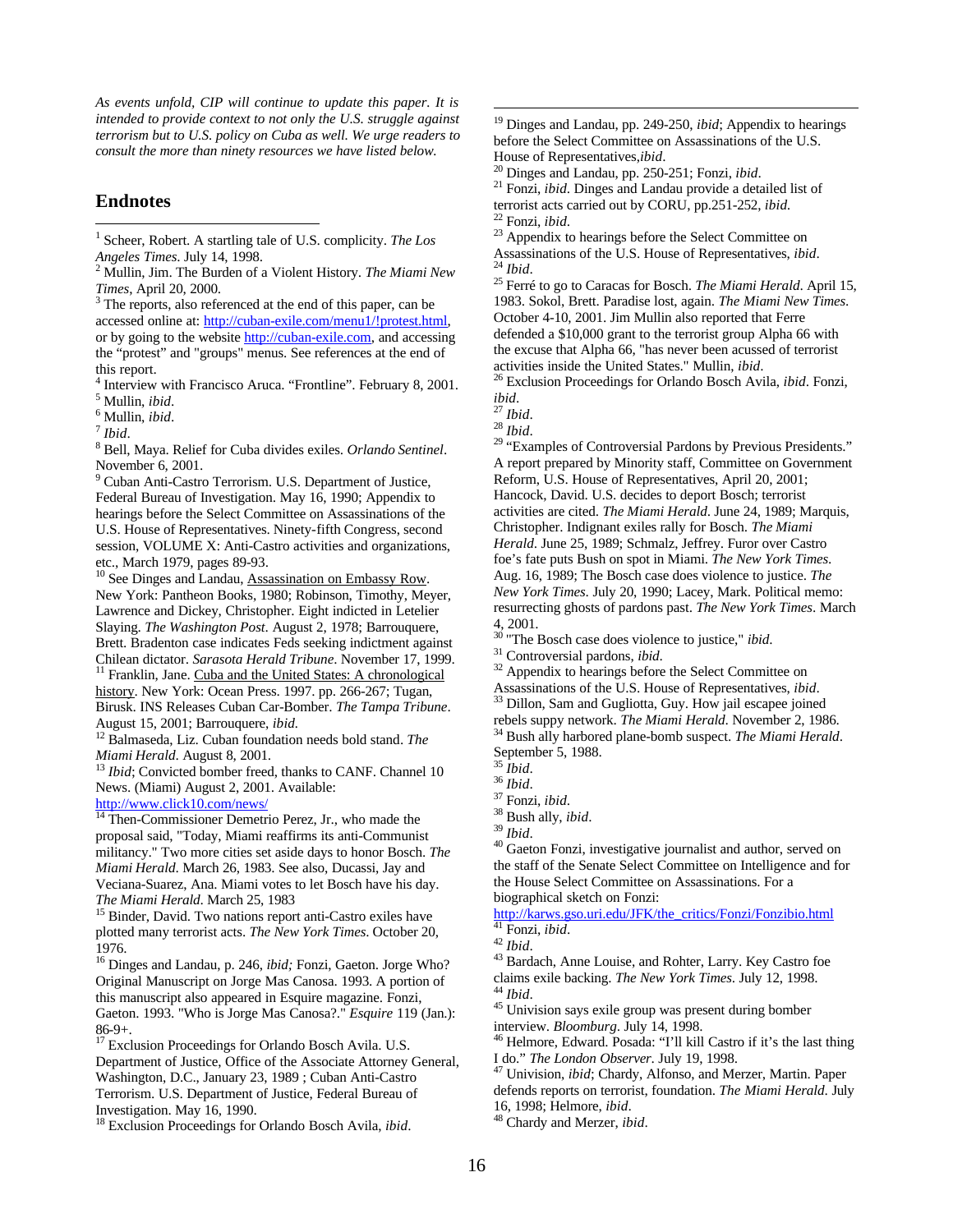<u>.</u>

<sup>51</sup> Cuban Anti-Castro Terrorism. U.S. Department of Justice, Federal Bureau of Investigation. May 16, 1990; Robles, Frances, and Garvin, Glenn. Four held in plot against Castro. *The Miami Herald*. November 19, 2000.

<sup>52</sup> Robles and Garvin, *ibid*; Omega 7 resurfaces: A plot to kill Castro at the Ibero-American Summit? *Miami Drum*. November 22, 2000.

- $\frac{22}{53}$  Fonzi, *ibid*.
- <sup>54</sup> Fonzi, *ibid*.

<sup>55</sup> Czajkowsky, Roman. Letelier jury: Cubans guilty. *The Hudson Dispatch* (New Jersey). February 15, 1979. Guillermo Novo's brother, Ignacio Novo, was also convicted for lying to a federal grand jury and for attempting to cover up the crime. Czajkowsky, *ibid*. Robinson, Meyer and Dickey, *ibid*.

<sup>56</sup> Franklin, p. 267, *ibid*.; Fonzi, *ibid.*

<sup>57</sup> Cuban Anti-Castro Terrorism. U.S. Department of Justice, Federal Bureau of Investigation. May 16, 1990; Omega 7. U.S. Department of Justice, Federal Bureau of Investigation. October 29, 1993.

<sup>58</sup> Franklin, p. 151, p. 155, *ibid*; Carlos Múñoz Varela, another Dialogo participant, was assassinated months before.

<sup>59</sup> Franklin, p. 207, p. 215, p. 220, *ibid*; Robles and Garvin, *ibid*; Snow, Anita. Arrested exile is public enemy no. 1 in Cuba. *The Associated Press*. November 22, 2000. The charges in the murder of Félix García were dropped against Remon in exchange for his guilty plea to the 1979 bombing and the attempt on Roa Kouri's life. Franklin, p. 220, *ibid*.

 $60$  Garvin, Glenn, and Robles, Frances. Panama Suspect has ties to Dade. *The Miami Herald*. November 21, 2000; Snow, *ibid*; Nielsen, Kirk. Spies in Miami, Commandos in Cuba. *The Miami New Times*. July 5, 2001. Balmaseda, Liz. Radio station glued to the past. *The Miami Herald.* Nov. 19, 2001.

<sup>61</sup> Garvin and Robles, *ibid.*

<sup>62</sup> *Ibid*.

<sup>63</sup> Garvin, Glenn. Panama: Exile says aim was Castro hit. *The Miami Herald*. January 13, 2001.

<sup>64</sup> Nielsen, *ibid*; Balmaseda, Radio station glued to past, *ibid*.

<sup>65</sup> Press review courtesy of the Carlos Baliño Institute, Cubans Abroad in Support of the Homeland & Revolution, Florida, New Mexico, Ohio, January 2001. http://afrocubaweb.com/posadaarrested.htm

<sup>66</sup> Nielsen, *ibid*.

<sup>68</sup> *Ibid*.

<sup>69</sup> *Ibid*.

<sup>70</sup> De Valle, Elaine. Cuba again links Dade man to plot. *The Miami Herald.* June 22, 2001

*Ibid*; De Valle, Elaine. Dade men imprisoned after foray into Cuba. *The Miami Herald*. June 21, 2001.

<sup>72</sup> De Valle, June 21, 2001, *ibid*.

<sup>73</sup> Nielsen, *ibid*.

<sup>74</sup> Nielsen, *ibid*.

- <sup>77</sup> *Ibid*. <sup>78</sup> *Ibid*.
- <sup>79</sup> *Ibid*.

<sup>81</sup> *Ibid*.

<sup>82</sup> Mr. President: the times demand a good glance at Miami. (Full page advertisement placed by Francisco Aruca). *Miami New Times*. October 4-10, 2001.

<sup>83</sup> *Ibid*.

 $\overline{a}$ 

84 Goodman, Al. Suspected ETA Members Arrested. CNN.com. November 7, 2000.

85 Alleged ETA terrorists held after Cuban asylum bid fails. *Agencia EFE*, S.A. November 7, 2000.

<sup>86</sup> In 1977, Wayne Smith was the director of Cuban Affairs at the State Department.

<sup>87</sup> Acosta, Dalia. Castro strengthens vital ties with Colombia, Venezuela. *InterPress Service*. January 18. 1999. Webb, Jason. Colombia government, ELN to meet in Cuba. *Reuters*. Nov. 16, 2001.

<sup>88</sup> Johnson, Tim. Colombian leader takes new stance on Cuba ties. *The Miami Herald*. January 17, 1999.

 $89$  Colombia's president wins Castro's support in seeking peace with rebels. CNN.com January 16, 1999.

<sup>90</sup> Reyes, Gerardo. Solution to brother's kidnapping backfires on Gaviria. *The Miami Herald*. October 31, 1996

CIP consulted with Colombian officials for this report. <sup>92</sup> In its report released in April 2001, this was the State

Department's argument-in its entirety-for designating Cuba a state sponsor of terrorism: "Cuba continued to provide safehaven to several terrorists and U.S. fugitives in 1999. A number of Basque ETA terrorists who gained sanctuary in Cuba some years ago continued to live on the island, as did several U.S. terrorist fugitives. Havana also maintained ties to other state sponsors of terrorism and Latin American insurgents. Colombia's two largest terrorist organizations, the Revolutionary Armed Forces of Colombia and the National Liberation Army (ELN), both maintained a permanent presence on the island." Overview of State Sponsored terrorism-2000. U.S. Department of State. Available: http://www.state.gov/s/ct/rls/pgtrpt/2000/. *The 1999 report stated was identical except it also noted the following:* "In late 1999, Cuba hosted a series of meetings between Colombian Government officials and ELN leaders." Patterns of Global Terrorism-1999. U.S. Department of State. Available:

http://www.state.gov/www/global/terrorism/1999report/sponsor. html.

<sup>93</sup> Benjamin-Alvarado, Jonathan. Non-Issue: Cuba's Mothballed Nuclear Power Plant, An International Policy Report, No. 17, Center for International Policy, Washington, D.C. July 1998. See also, Benjamin-Alvarado, Jonathan and Belkin, Alexander. Cuba's nuclear power program and post cold war pressures. *Nonproliferation Review*, winter 1994.

<sup>94</sup> Tamayo, Juan. U.S. skeptical of report on Cuba biological weapons. *The Miami Herald*. June 23, 1999.

<sup>95</sup> Signatory States to the Chemical Weapons Convention.

Organization for the Prohibition of Chemical Weapons.

- <sup>96</sup> Benjamin-Alvarado and Belkin, *ibid*.
- <sup>97</sup> Tamayo*, ibid*.

<sup>99</sup> *Ibid*.

<sup>100</sup> San Martin, Nancy. Cuba forced to sell biotechnology. *The Miami Herald*. October 10, 2001.

<sup>102</sup> *Ibid*.

<sup>104</sup> Carus, W. Seth. Biological warfare threats in perspective. Critical Reviews in Microbiology. 24 (3): pp. 149-155. 1998;

<sup>49</sup> Chardy and Merzer, *ibid*.

<sup>50</sup> Univision, *ibid*.

<sup>67</sup> *Ibid*.

<sup>75</sup> Balmaseda, Liz. After decades in prison, Castro's hired gun still attracts supporters. *The Miami Herald.* March 8, 2001.

<sup>76</sup> *Ibid*.

<sup>80</sup> *Ibid*.

<sup>98</sup> *Ibid*.

<sup>101</sup> *Ibid*.

<sup>103</sup> *Ibid*.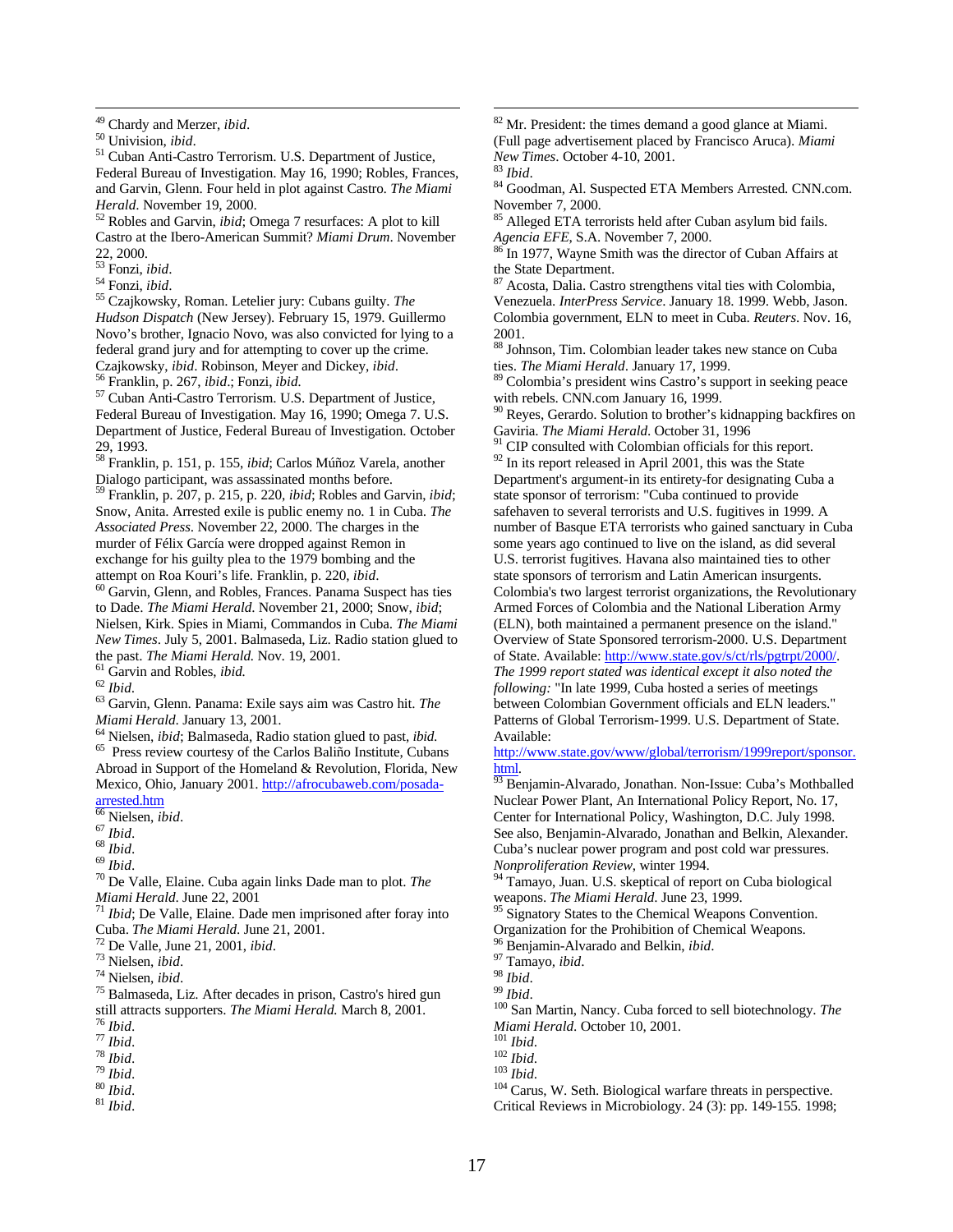Perspectives: Biological weapons proliferation. Report #2000- 05. Canadian Security and Intelligence Services. June 9, 2000.

Higgins, Alexander. U.S. accuses six nations of bio weapons. *The Associated Press*. November 19, 2001.

<sup>106</sup> Remos, Ariel. Podría provenir de Cuba un ataque biológico a EE.UU. afirma Ileana Ros-Lehtinen. *Diario los Americas*. September 26, 2001.

<sup>107</sup> Epstein Nieves, Gail. Basulto warned before first trip. *The Miami Herald*. March 5, 2001.

<sup>108</sup> *Ibid*.

<u>.</u>

<sup>109</sup> *Ibid*.

<sup>110</sup> Cip delegation to Cuba, January 1996.

<sup>111</sup> *Ibid*.

<sup>112</sup> Franklin, Jane. Shootdown: some reflections. October 25, 2001. Jane Franklin is the author of several books, including, Cuba and the United States: A chronological history.

Epstein Nieves, *ibid*.

<sup>114</sup> Basulto: Violence to oust Castro ok. *Miami Herald*. March 17, 2001.

<sup>115</sup> *Ibid*.

<sup>116</sup> Chardy, Alfonso. Expert: Brothers had previously ignored warnings about airspace. *The Miami Herald*. March 1, 2001. <sup>117</sup> *Ibid*.

<sup>118</sup> Epstein-Nieves, *ibid*.

<sup>119</sup> Chardy, *ibid*.

<sup>120</sup> Epstein-Nieves, *ibid*.

 $121$  Smikle, Patrick. Exile community marks important anniversary. *InterPress Service*. March 1, 2001.

<sup>122</sup> Brinkley-Rogers, Paul. After verdict, families of dead fliers still at odds. *The Miami Herald*. June 9, 2001.

<sup>123</sup> Brinkley-Rogers, *ibid.*

<sup>124</sup> Marquis, Christopher. Intelligence Analyst Charged With Spying for Cuba. *The New York Times*. September 30, 2001.

From Dr. Coll's remarks, "Understanding the current "functional" security relationship with Cuba" (Panel). Securing the Third Border: Cuba, the Caribbean and US Foreign Policy Options. Stanley Foundation conference at the Center for Strategic and International Studies, November 1, 2001.

<sup>126</sup> Marquis, *ibid*.

<sup>127</sup> Marquis, *ibid*.

<sup>128</sup> Epstein Nieves, Gail. Security defended in Cuban spy trial. *The Miami Herald*. April 17, 2001; Rosenburg, Carol. Cuban spy case going to jury; two constrasting scenarios offered. *The Miami Herald*. June 4, 2001; Wilson, Catherine. Cuban spy traffic: Convicted terrorist Bosch sent bombs to Cuba. *Naples Daily News*. April 13, 2001.

<sup>129</sup> Wilson, *ibid*.

<sup>130</sup> Franklin, p.338, *ibid*.

<sup>131</sup> Rice, John. Panama: Fidel steals show with death plot. *The Associated Press*. November 18, 2000.

<sup>132</sup> Felipe Gonzalez: "Ahora Aznar da la razon a Fidel Castro. *Agence France Presse*. October 9, 2001.

Sinn Fein admits to link with man held in Colombia. The *Belfast Telegraph*. October 23, 2001.

<sup>134</sup> Amuchastegui, Domingo, Cuba in the Middle East: A Brief Chronology. Coral Gables: Institute for Cuban & Cuban-

American Studies, University of Miami, 1999.

<sup>135</sup> Speech by Fidel Castro. San Antonio de los Baños, Cuba. September 22, 2001.

<sup>136</sup> Valinejad, Afshin. Castro calls U.S. 'imperialist King.'" *The Associated Press.* May 9, 2001.

<sup>137</sup> *Ibid.* 

<sup>138</sup> Statement by the Government of the Republic of Cuba. Havana, Cuba. September 11, 2001.

<sup>139</sup> Cawthorne, Andrew. Cuba offers aid and "solidarity" to the U.S. *Reuters*. September 11, 2001.

<sup>140</sup> Cuba rallies against terrorism, supports the American people. *The Associated Press*. September 16, 2001; Bauza, Vanessa.

Cuba expresses its sympathy for U.S. terror victims. *South* 

*Florida Sun-Sentinel*. September 17, 2001.

<sup>141</sup> Speech by Fidel Castro, *ibid*.

<sup>143</sup> *Ibid*.

 $\overline{a}$ 

<sup>144</sup> Castro says Cuba will follow all U.N. anti-terrorist plans. *The Wall Street Journal*. October 3, 2001; Snow, Anita. Castro backs

anti-terror measures. *The Associated Press*. October 3, 2001. <sup>145</sup> "Understanding the current "functional" security relationship with Cuba," *ibid*.

<sup>146</sup> Exclusion Proceedings for Orlando Bosch Avila, *ibid*. <sup>147</sup> *Ibid*.

<sup>148</sup> Chardy, Alfonso. Send guns, cash to Cuba, Bosch urges exiles at rally. *The Miami Herald.* October 12 , 1991.

# **For Further Reading**

Alleged ETA terrorists held after Cuban asylum bid fails. *Agencia EFE*, S.A. Nov. 7, 2000.

Anti-Castro extremists tolerated, if not encouraged, by some Latin American nations. *The New York Times*. Nov. 15, 1976. Available:

http://www.nytimes.com/library/world/americas/111576cubaairliner.html.

Appendix to hearings before the Select Committee on Assassinations of the U.S. House of Representatives, Ninetyfifth Congress, second session, VOLUME X: Anti-Castro activities and organizations, etc., March 1979, pages 89-93. Available: http://www.bergen.org/jfk/hsca1.html.

Accused Cuban bomber calmly confesses on TV. CNN.com. Sept. 16, 1997. Available:

http://www1.cnn.com/WORLD/9709/16/Cuba.bombing.

Acosta, Dalia. Castro strengthens vital ties with Colombia, Venezuela. InterPress Service. Jan. 18, 1999.

Balmaseda, Liz. After decades in prison, Castro's hired gun still attracts supporters. *The Miami Herald.* March 8, 2001.

Balmaseda, Liz. Cuban foundation needs bold stand. *The Miami Herald*. August 8, 2001.

Balmaseda, Liz. Radio station glued to the past. *The Miami Herald.* Nov. 19, 2001.

Bardach, Ann Louise, and Rohter, Larry. Authorities knew of bombing campaign, Cuba exile says. *The New York Times*. July 12, 1998. Available:

http://www.nytimes.com/library/world/americas/071298cubabombs.html.

Bardach, Ann Louise, and Rohter, Larry. Key Cuba Foe Claims Exiles' Backing. *The New York Times.* July 12, 1998. Available:

http://www.nytimes.com/library/world/americas/071298cubaplot.html.

Bardach, Ann Louise, and Rohter, Larry. Life in the Shadows: Trying to bring Castro down. *The New York Times.* July 13, 1998 Available:

http://www.nytimes.com/library/world/americas/071398cubacommando.html.

<sup>142</sup> *Ibid*.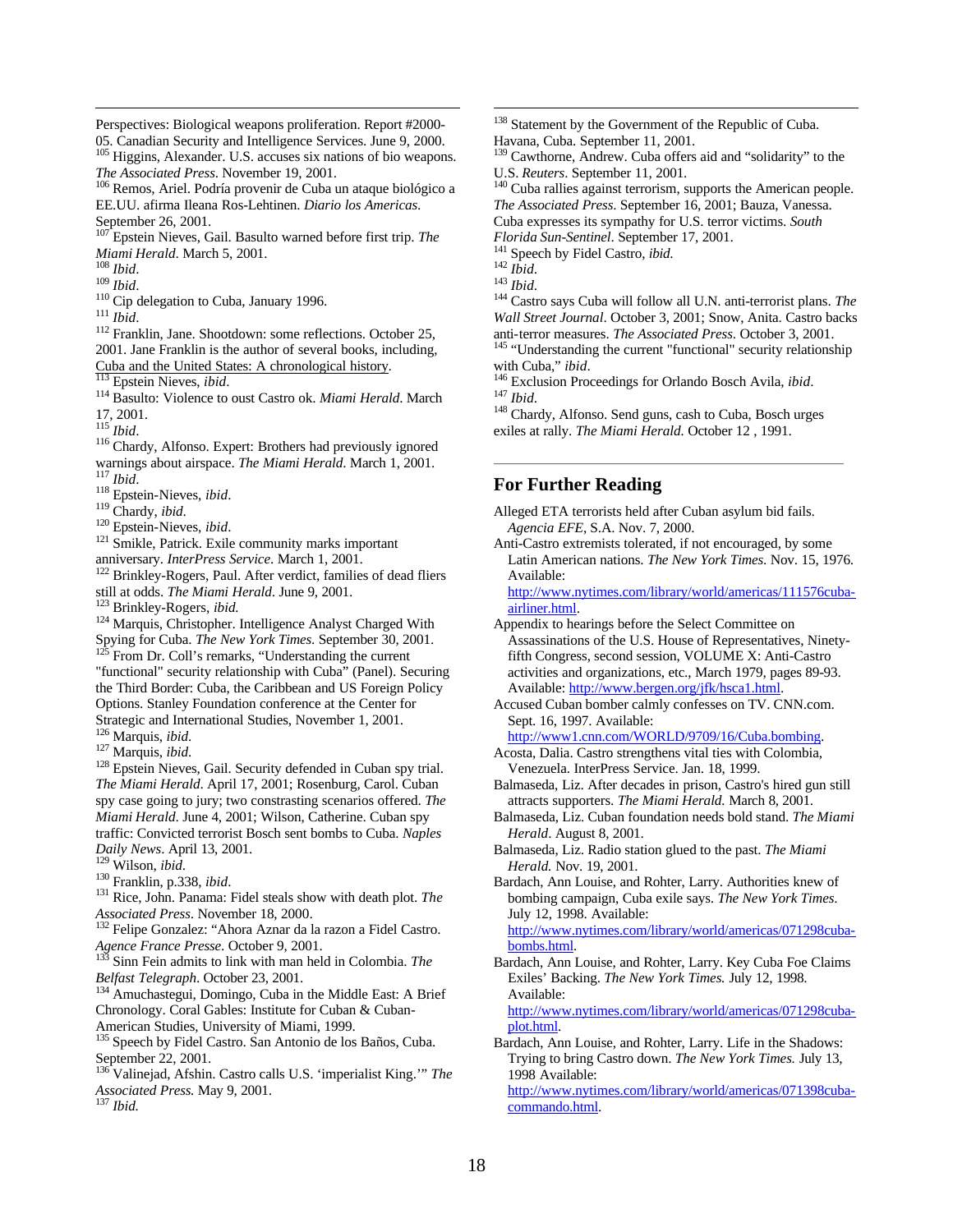Barrouquere, Brett. Bradenton case indicates Feds seeking indictment against Chilean dictator. *Sarasota Herald Tribune*. Nov. 17, 1999.

<u>.</u>

- Bauza, Vanessa, and Lorente, Rafael. Cuba's Role in Crisis Triggers Another Debate. *South Florida Sun-Sentinel*. Sept. 29, 2001.
- Bell, Maya. Relief for Cuba divides exiles. *Orlando Sentinel*. Nov. 6, 2001.
- Benjamin-Alvarado, Jonathan. "Non-Issue: Cuba's Mothballed Nuclear Power Plant," *International Policy Report*, No. 17, Center for International Policy, Washington, D.C. July 1998.
- Benjamin-Alvarado, Jonathan and Belkin, Alexander. Cuba's nuclear power program and post cold war pressures. *Nonproliferation Review*, winter 1994. Available: http://cns.miis.edu/pubs/npr/vol01/12/benjam12.pdf.
- Binder, David. Two nations report anti-Castro exiles have plotted many terrorist acts. *The New York Times*. Oct. 20, 1976. Available:

http://www.nytimes.com/library/world/americas/102076cubaairliner.html.

- Branch, Taylor and Propper, Eugene. Labyrinth. New York: The Viking Press, 1982.
- Carus, W. Seth. Biological warfare threats in perspective. Critical Reviews in Microbiology. 24 (3): pp. 149-155. 1998.
- Castro says Cuba will follow all U.N. anti-terrorist plans. *The Wall Street Journal.* Oct. 3, 2001.
- Cawthorne, Andrew. Castro leads 1 million to honor 1976 blast victims. *Reuters.* Oct. 6, 2001.
- Cawthorne, Andrew, and Loney, Jim. Should Cuba be on U.S. terrorism blacklist? *Reuters*. Oct. 5, 2001.
- Cawthorne, Andrew. Cuba offers aid and "solidarity" to the U.S. *Reuters*. Sept. 11, 2001.
- Chardy, Alfonso. Assassination conspirator freed from INS detention. *The Miami Herald.* July 26, 2001.
- Chardy, Alfonso. Brothers had previously ignored warnings about airspace. *The Miami Herald*. March 1, 2001.
- Chardy, Alfonso. Basulto: Violence to oust Castro OK. *The Miami Herald*. March 17, 2001.
- Chardy, Alfonso. Send guns, cash to Cuba, Bosch urges exiles at rally. *The Miami Herald.* Oct. 12 , 1991.
- Chardy, Alfonso, and Merzer, Martin. Paper defends reports on terrorist, foundation. *The Miami Herald*. July 16, 1998
- Colombia's president wins Castro's support in seeking peace with rebels. CNN.com Jan. 16, 1999. Available: http://www9.cnn.com/WORLD/americas/9901/15/colombia.c uba/.
- Convicted bomber freed, thanks to CANF. Channel 10 News. (Miami) August 2, 2001. Available: http://www.click10.com/news/.
- Cuba arrests 'U.S.-based terrorists.' BBC News. June 21, 2001. Available:

http://news.bbc.co.uk/hi/english/world/americas/newsid\_1400 000/1400636.stm

- Cuba rallies against terrorism, supports the American people. *The Associated Press*. Sept. 16, 2001.
- Cuban Anti-Castro Terrorism. U.S. Department of Justice, Federal Bureau of Investigation. May 16, 1990. Available: http://cuban-exile.com/doc\_001-025/doc0021.htm.
- Czajkowsky, Roman. Letelier jury: Cubans guilty. *The Hudson Dispatch* (New Jersey). Feb. 15, 1979. Available: http://www.rose-hulman.edu/~delacova/belligerence/novoross.htm.

Dale Scott, Peter. Havana Party. *Philadelphia City Paper*. December 14-21, 2000.

 $\overline{a}$ 

- De Valle, Elaine. Cuba again links Dade man to plot. *The Miami Herald*. June 22, 2001.
- De Valle, Elaine. Dade men imprisoned after foray into Cuba. *The Miami Herald*. June 21, 2001.
- Dillon, Sam and Gugliotta, Guy. How jail escapee joined rebels suppy network. *The Miami Herald*. Nov. 2, 1986.
- Dinges, John, and Landau, Saul. Assassination on embassy row. London, 1981.
- Ducassi, Jay and Veciana-Suarez, Ana. Miami votes to let Bosch have his day. *The Miami Herald*. March 25, 1983.
- "Examples of Controversial Pardons by Previous Presidents." A report by Minority staff, Committee on Government Reform, U.S. House of Representatives, April 20, 2001.

Exclusion Proceedings for Orlando Bosch Avila. U.S. Department of Justice, Office of the Associate Attorney General, Washington, D.C. Jan. 23, 1989. Available: http://cuban-exile.com/doc\_051-075/doc0054.htm.

- Epstein Nieves, Gail. Basulto warned before first trip. *The Miami Herald*. March 8, 2001.
- Epstein Nieves, Gail. Security defended in Cuban spy trial. *The Miami Herald*. April 17, 2001.
- Fonzi, Gaeton. Jorge Who? Original manuscript on Jose Mas Canosa. 1993. Available: http://cuban-exile.com/doc\_051- 075/doc0063.htm
- Frank, Marc. Britain Wants Cuba Off U.S. Terrorism Blacklist. *Reuters*. Oct. 13, 2001
- Franklin, Jane. A Cuba Obsession. *The Progressive*, July 1993. Available:
	- http://ourworld.compuserve.com/homepages/JBFranklins/canf .htm.
- Franklin, Jane. Cuba and the United States: A chronological history. Ocean Press: New York, 1997.
- Franklin, Jane. Shootdown: some reflections. Oct. 25, 2001. Available:

http://www.tbwt.com/content/article.asp?articleid=2221.

- Garvin, Glenn. Panama: Exile says aim was Castro hit. *The Miami Herald*. Jan. 13, 2001.
- Garvin, Glenn, and Robles, Frances. Panama Suspect has ties to Dade. *The Miami Herald*. Nov. 21, 2000.
- Goering, Laurie. Cuba Points North at It's "Terrorist" Rival. *The Chicago Tribune*. Oct. 7, 2001.
- Goodman, Al. Suspected ETA Members Arrested. CNN.com. Nov. 7, 2000. Available: http://europe.cnn.com/2000/WORLD/europe/11/07/spain.bas

ques/ .

- Hancock, David. U.S. decides to deport Bosch; terrorist activities are cited. *The Miami Herald*. June 24, 1989.
- Helmore, Edward. Posada: "I'll kill Castro if it's the last thing I do." *The London Observer*. July 19, 2001.
- Higgins, Alexander. U.S. accuses six nations of bio weapons. *The Associated Press*. November 19, 2001.
- Interview with Francisco Aruca. "Frontline". Feb. 8, 2001. Available:

http://www.globalexchange.org/campaigns/cuba/US-Cuba/frontline020801.html.

- Johnson, Tim. Colombian leader takes new stance on Cuba ties. *The Miami Herald*. Jan. 17, 1999.
- Lacey, Mark. Political memo: resurrecting ghosts of pardons past. *The New York Times*. March 4, 2001.
- LeMoyne, James. Shipping contra arms by the seat of the pants. *The New York Times*. December 5, 1996.